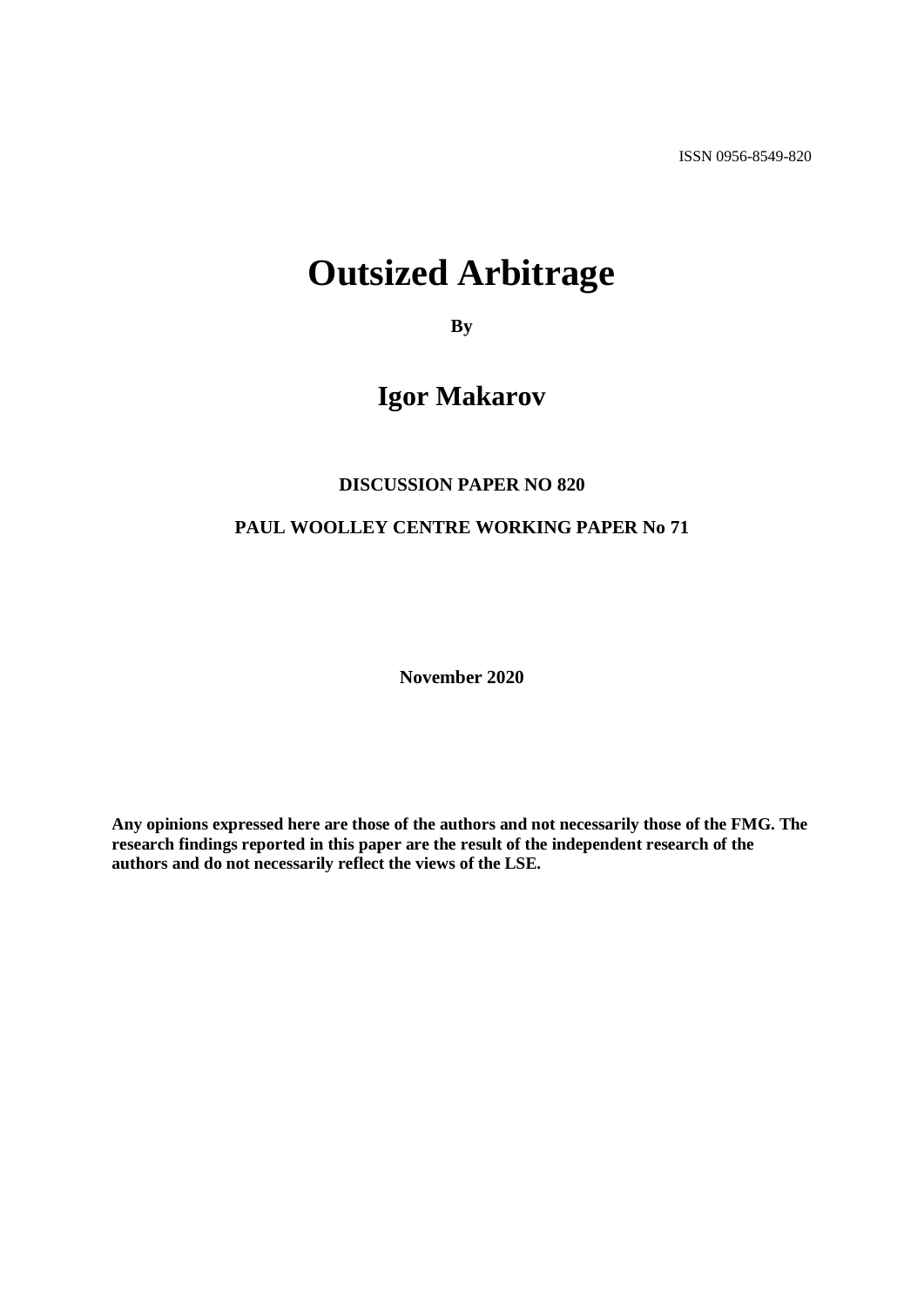# Outsized Arbitrage

Igor Makarov<sup>∗</sup>

London School of Economics

November 22, 2020

#### ABSTRACT

The paper studies incentives and trading decisions of an arbitrageur who can take concentrated bets in an illiquid market and who cares about interim as well as longterm performance. By scaling up his position and using price impact, the arbitrageur can prop up the value of his position, helping him weather periods of low valuation and successfully complete the arbitrage. But that approach also can trap him into building an outsized arbitrage position, which can cause persistent mispricing in the market, even in the presence of other arbitrageurs, and lead to large losses to investors.

<sup>∗</sup>Houghton Street, London WC2A 2AE, UK. Email: i.makarov@lse.ac.uk. I thank Georgy Chabakauri, Mike Chernov, Michael Gallmeyer, Leonid Kogan, Peter Kondor, Semeyon Malamud, Martin Oehmke, Oleg Rytchkov, Dimitri Vayanos, Andrew Winton, and seminar participants at Carlson School of Management, Hong Kong PolyU, IESEG, Stanford GSB, the CEPR Gerzensee 2017 asset pricing meetings, University of Mannheim, University of Minnesota, and University of Surrey for very helpful comments.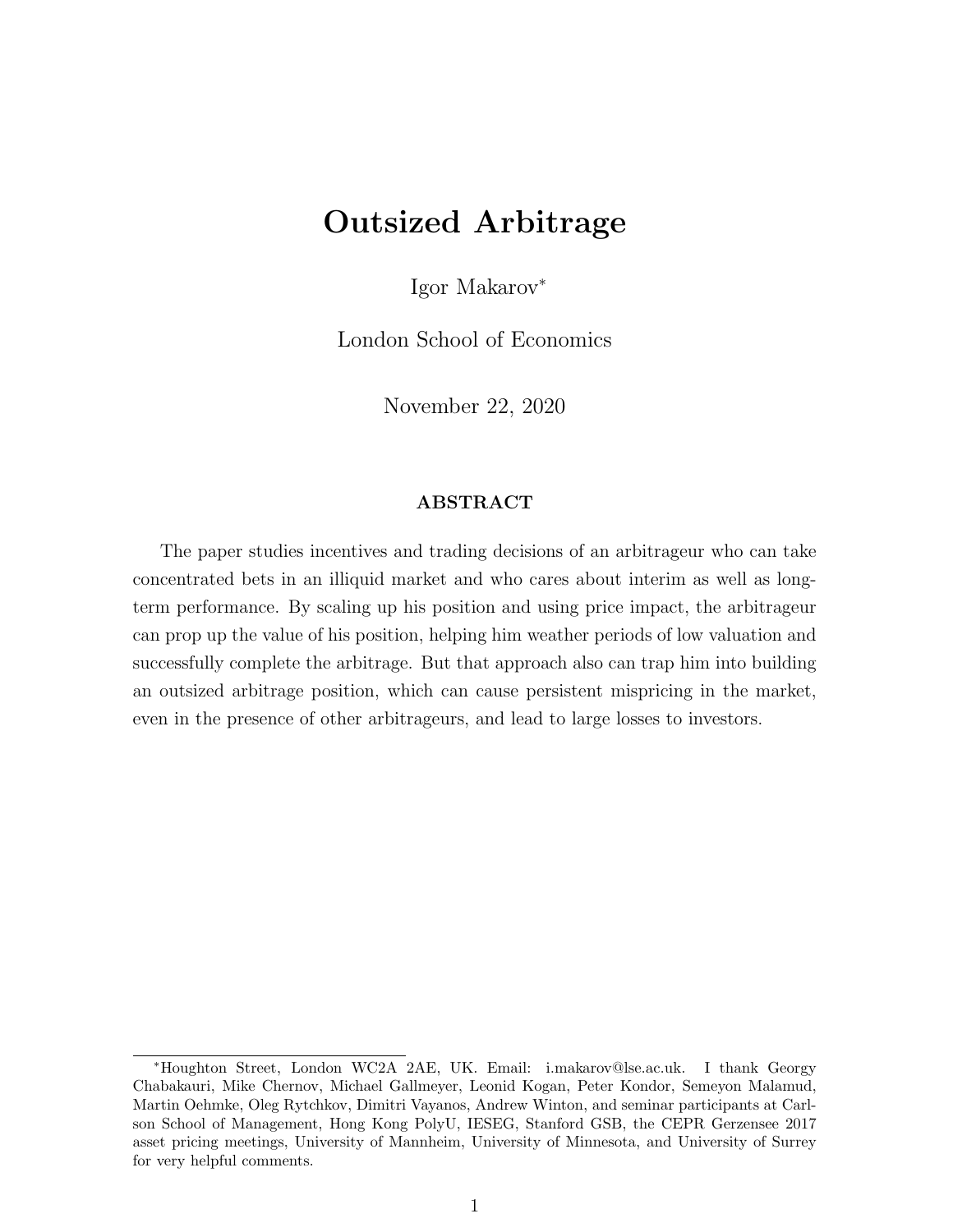A crucial characteristic of any money manager is the ability to identify and exploit arbitrage opportunities. Famous trades, such as Soros' British pound short bet or Paulson's bet against the U.S. subprime mortgage market, instantly become legendary and propel the arbitrageurs behind them into a Hall of Fame. But finding such bets is not easy. According to the acclaimed hedge fund manager Stanley Druckenmiller, "only maybe one or two times a year do you see something that really, really excites you." And when you see it, you should "bet the ranch on it."[1](#page-2-0)

At first glance, the idea that active money managers should double down on exceptional bets might appear convincing. Given the widespread availability of mutual funds and exchange-traded funds today, investors can easily form diversified portfolios themselves. Hence, they should only be willing to pay for alpha—i.e., excess returns—that are otherwise not available to them. However, this view neglects the agency problems that shape investor-manager relationships in money management.

By taking a concentrated bet, a manager makes his future career depend on the performance of the trade. But few arbitrage trades are truly riskless. Often, there is a risk that, in the short term, fundamentals can move against the manager. If investors are uncertain about a manager's skills, they may negatively update their beliefs and withdraw their funds (see [Shleifer and Vishny](#page-27-0) [\(1997\)](#page-27-0)). Thus, in practice the manager is under pressure to show good performance not just when he completes his arbitrage but also in the interim period. But what can the manager do to show good performance when fundamentals move against him?

In a perfectly liquid market, the answer would be "nothing." However, in markets that are not perfectly competitive and liquid, and therefore in which arbitrage opportunities are more likely to exist, the manager may be tempted to exploit the price impact of his trades to inflate the marked-to-market value of his arbitrage position.[2](#page-2-1) Inflating the marked-to-market value of his arbitrage position can help the manager weather periods of low valuation and, therefore, successfully complete the arbitrage. But it can also trap him in outsized arbitrage: Every time the arbitrageur scales up his position in an attempt to support its marked-to-market value, he gets more exposed to the value of this position; which, in turn, creates even stronger incentives to support it. Eventually, the position can become so large that the manager may find it optimal to prop up the asset value even above its fundamental level. This can cause persistent mispricing in the market and lead to large losses to investors.

This paper describes a new framework I developed to study incentives and trading decisions of an arbitrageur who can make concentrated bets in an illiquid market. The

<span id="page-2-0"></span><sup>1</sup>Presentation at the Lone Tree Club, North Palm Beach, Florida, January 18, 2015, http://covestreetcapital.com/wp-content/uploads/2015/03/Druckenmiller- Speech.pdf.

<span id="page-2-1"></span><sup>2</sup>Price impact is co-movement of prices in the direction of trades.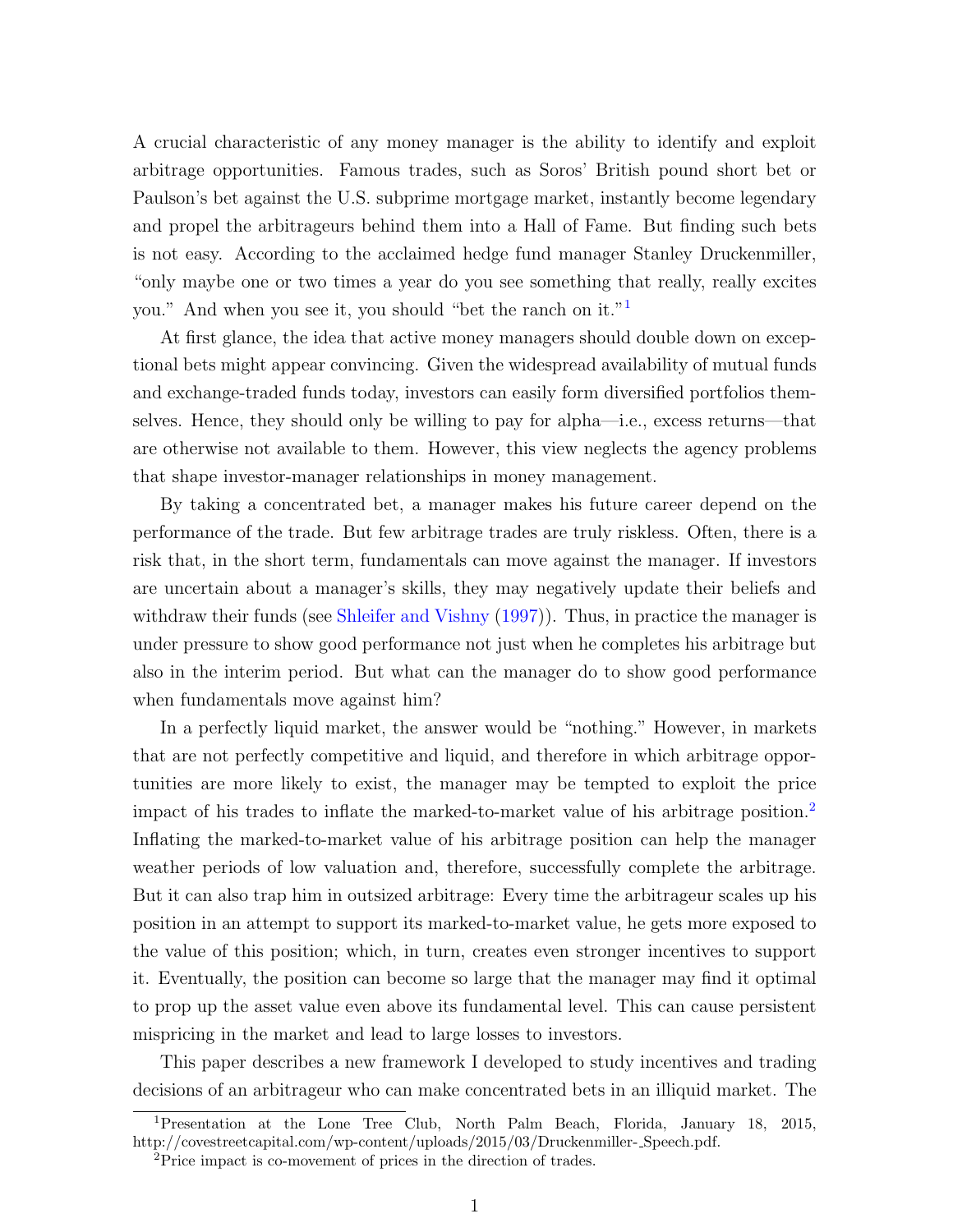basic setup considers a single fund manager who learns about an arbitrage opportunity and can trade on it. The arbitrage closes at a random time, at which point the market becomes perfectly liquid, the manager liquidates his arbitrage position, and the game ends. Prior to this time, the manager's trades result in price impact. The fund's assets are marked to market and are subject to random valuation shocks. The manager cares about both the final profit from the arbitrage trades and the interim valuation of the fund's assets. Price impact limits the arbitrage profits but also allows the manager to mitigate the effect of negative shocks. By trading in the direction of the existing position, the manager increases marked-to-market value. The larger the position, the higher the benefit of propping up the asset's value. For sufficiently large positions, the manager finds it optimal to acquire assets even above their fundamental value: Trading at a loss is compensated by the increased valuation of the overall position.

My model shows that the position tends to grow over time. Therefore, the longer the arbitrage stays open, the higher the chance that the manager accumulates an outsized arbitrage position and trades at a loss, trying to support it. As a result, fund returns are negatively skewed, and investors can realize large losses. Furthermore, by trading at a loss and propping up the value of his position, the manager increases the wedge between the market price and the asset's fundamental value, making the market less and less efficient.

One might hypothesize that it would be impossible for the manager to push the price above the fair value if other arbitrageurs were present in the market and ready to correct the mispricing. Surprisingly, I show that the mispricing can persist, and even become stronger, in the presence of other arbitrageurs. To demonstrate this, I consider an extension of the main setup wherein I allow other arbitrageurs to trade in the market. Unlike the manager, who is a "whale" and can establish a very large position in the risky asset, I assume that other arbitrageurs are restricted in their risk-taking capacity.

I first assume that arbitrageurs do not have to worry about their interim performance. I study two cases: stealth and open trading. The two cases exhibit very different equilibrium dynamics.

In the stealth trading case, arbitrageurs secretly trade against the manager. In this case, arbitrageurs not only fail to eliminate the mispricing, but their trading leads to even larger mispricing. This happens because the manager, oblivious of the presence of arbitrageurs, keeps defending the value of his position until other arbitrageurs exhaust their risk-taking capacity.

In the open trading case, the manager and arbitrageurs are aware of each other and take each other's trading strategy as a given. In this case, I focus on a scenario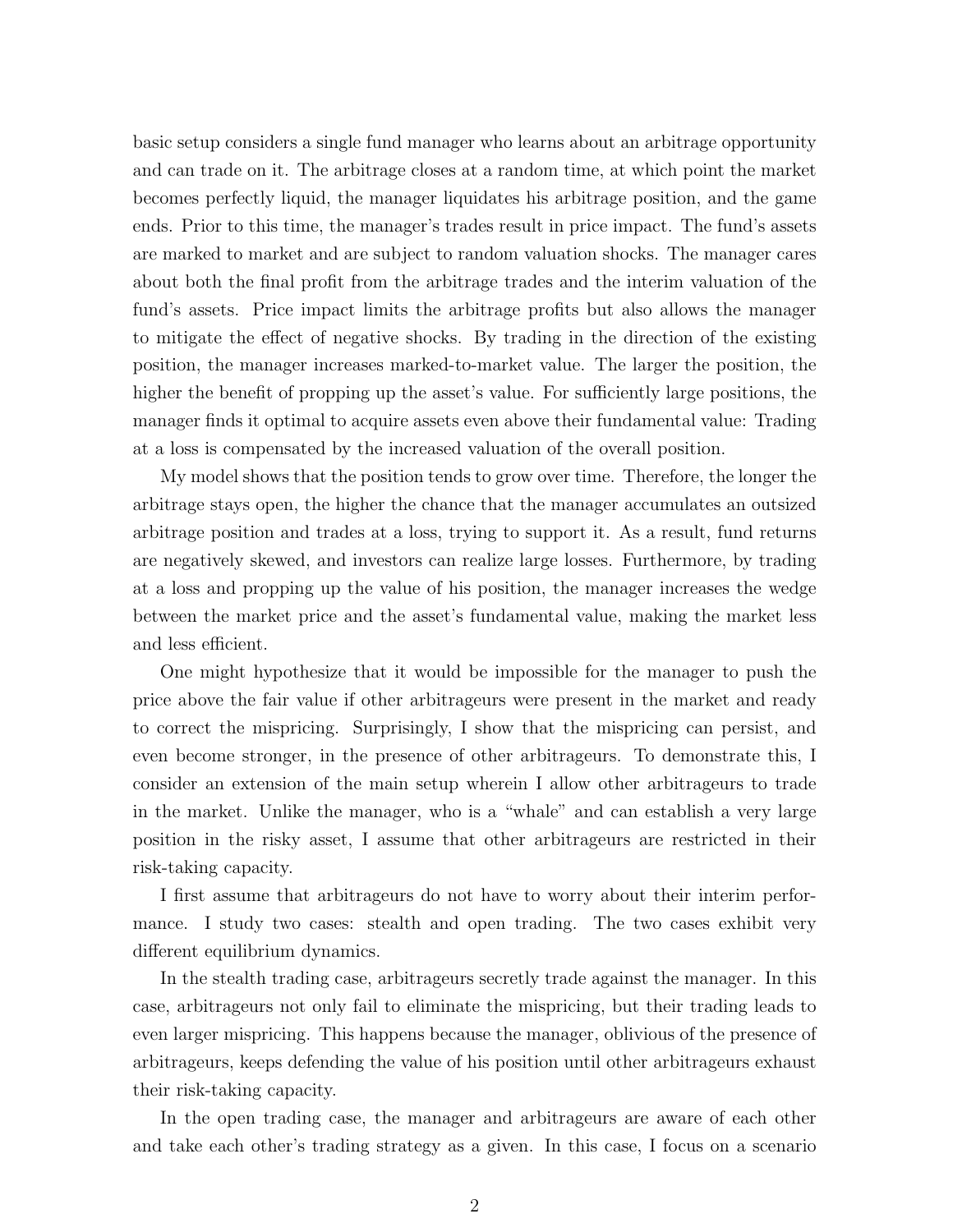of one arbitrageur and the manager. In the closed-loop equilibrium, faced with the prospect of trading against the arbitrageur, the manager revises his strategy and scales down his risky position. Interestingly, the arbitrageur front-runs the manager, quickly establishing an oversized short position and then gradually reducing it. The eventual outcome is the reduction in mispricing.

Which scenario is more likely? I show that the arbitrageur's profit is higher if she trades secretly from the manager. By revealing her presence, the arbitrageur makes the manager quickly scale down his risky position. As a result, the arbitrage spread gets reduced, which has a negative effect on the arbitrageur's profit. Thus, the arbitrageur, who only cares about the final profit, would always enter the market and never want to reveal herself.

The above conclusion, however, crucially depends on the ability of the arbitrageur to maintain her arbitrage position over the course of the arbitrage. The marked-tomarket profit of the arbitrageur if she trades secretly from the manager stays negative over the course of the arbitrage, except for a short initial period. Thus, the arbitrageur realizes her profits only when the arbitrage is closed. If the arbitrageur draws her capital from outside investors who are unwilling to tolerate losses, then trading secretly against the manager is not a viable strategy.

In contrast to stealth trading, the marked-to-market profit stays positive for all periods in the open trading case. It is tempting to conclude that the arbitrageur who has to worry about her interim performance will have incentives to reveal her presence before entering the market. This view, however, overlooks the fact that the incentives to show good interim performance weaken the market power of the arbitrageur.

Whenever the arbitrageur enters the market and starts trading, the manager is worse off, compared to when he is alone in the market. Therefore, the manager is better off if he can commit to trading strategies that deter the arbitrageur's entrance. If the arbitrageur does not need to be concerned about her interim performance, there is little the manager can do to prevent her from entering, since every trade against a nonzero arbitrage spread eventually results in a profit for the arbitrageur. But if the arbitrageur cannot tolerate interim losses and learns about the arbitrage after the manager has established an outsized position, she can succeed only if she can"outtrade" the manager, which may not be possible if she is restricted in her risk-taking capacity. Thus, if arbitrageurs have to worry about their interim performance, the prospect of trading against the whale can deter them from entering the market, and the mispricing can persist for a long time.

The model's predictions fit well with the narrative of dramatic trades by Bruno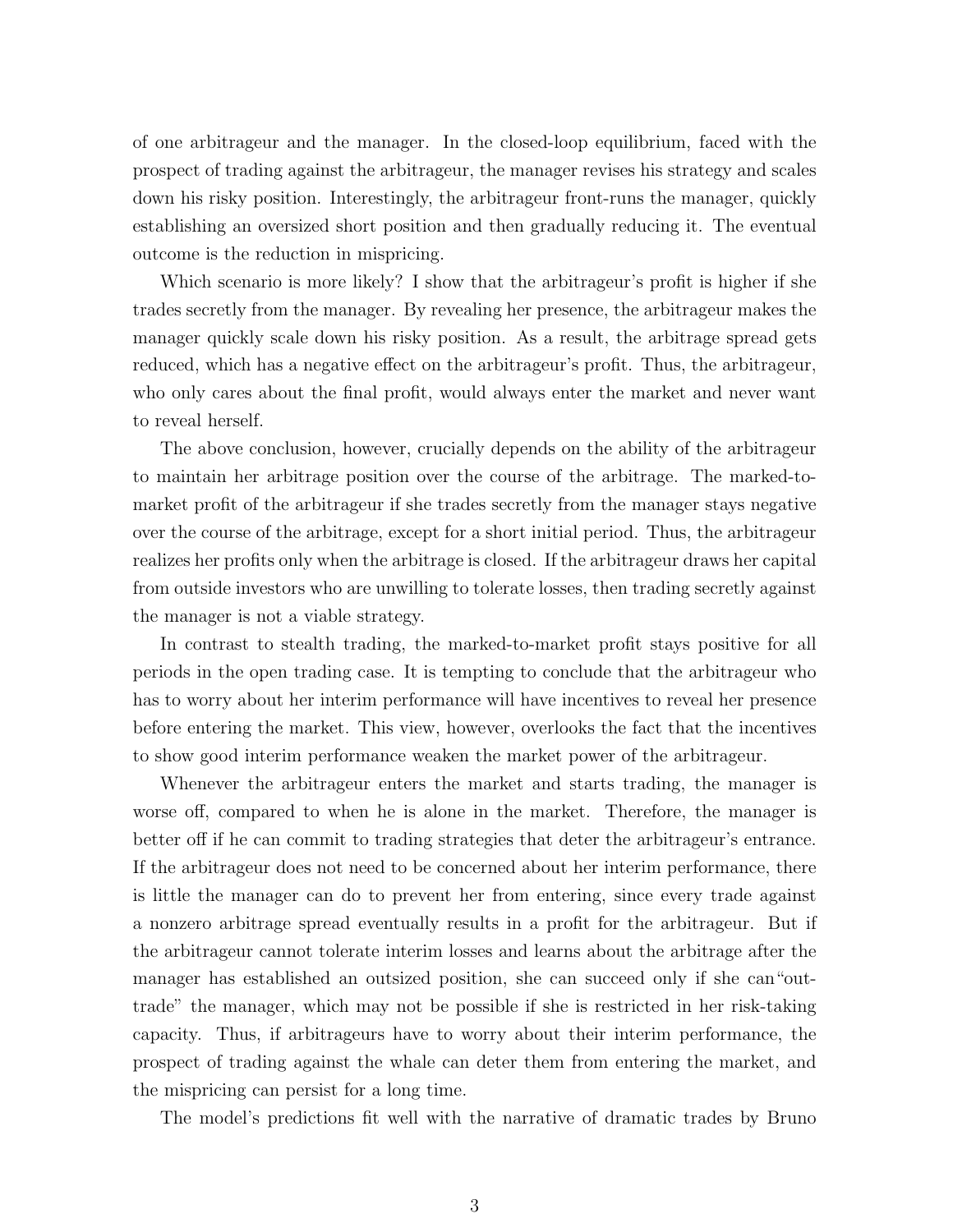Iksil, dubbed the "London Whale" for the enormous size of his position.<sup>[3](#page-5-0)</sup> As an arbitrageur at JPMorgan Chase, Iksil built a risky position in credit derivatives with a notional of more than \$150 billion between January 2011 and March 2012. This outsized position had a substantial impact on the prices of underlying securities. A number of arbitrageurs tried to correct the apparent mispricing but were unable to do so until some frustrated industry insiders leaked the news about Mr. Iksil's large positions to the media.[4](#page-5-1) Confronted by the media, JPMorgan Chase had to wind down the position, which eventually resulted in a \$6.2 billion loss.

While credit derivatives may be viewed as specialized markets, a recent giant bet by SoftBank was focused on some of the most liquid stocks in the world: Amazon, Microsoft, Netflix, and Tesla. Many observers believe that SoftBank's bet contributed to the vertigo-inducing rise of technology stocks, leading to valuations that seem to be far removed from fundamentals.<sup>[5](#page-5-2)</sup>

Together, the "London Whale" and the SoftBank cases highlight the potential danger of outsized arbitrages in a world in which large amounts of capital are concentrated in the hands of a few lightly regulated hedge funds and other investment vehicles. While it is too early to assess the impact of the SoftBank case, the "London Whale" case received a lot of public attention and scrutiny, not the least because it occurred inside a major public financial institution subject to strict regulation and controls. The case has had a long-lasting negative impact on the public perception of the entire financial sector—a cost that arguably extends far beyond the realized trading losses.

In addition to anecdotal evidence, the model predictions also are consistent with the results of [Carhart, Kaniel, Musto, and Reed](#page-26-0) [\(2002\)](#page-26-0) and [Ben-David, Franzoni,](#page-26-1) [Landier, and Moussawi](#page-26-1) [\(2013\)](#page-26-1), who show that some mutual funds and hedge funds systematically attempt to inflate stock prices by purchasing stocks already held in the last minutes of trading on their reporting dates, and that price inflation increases with stock illiquidity.

Finally, the model is able to generate negative skewness in fund returns, one of the most salient features of hedge fund performance. [Getmansky, Lo, and Makarov](#page-27-1) [\(2004\)](#page-27-1) show that hedge funds that invest in illiquid securities have negative skewness, which is opposite to funds that invest in liquid instruments. In the model, skewness

<span id="page-5-0"></span><sup>3</sup>Report by the Permanent Subcommittee on Investigations Majority and Minority Staff entitled "JPMorgan Chase Whale Trades: A Case History of Derivatives Risks and Abuses," March 15, 2013, http://online.wsj.com/public/resources/documents/JPMWhalePSI.pdf.

<span id="page-5-1"></span><sup>&</sup>lt;sup>4</sup>"London Whale Rattles Debt Market," Wall Street Journal, G. Zuckerman and K. Burne (4/6/2012), http://online.wsj.com/article/SB10001424052702303299604577326031119412436.html.

<span id="page-5-2"></span><sup>5</sup>"SoftBank's Bet on Tech Giants Fueled Powerful Market Rally," Wall Street Journal, S. Said, L. Hoffman, G. Benerji, and P. Dvorak (4/9/2020), https://www.wsj.com/articles/softbanks-bet-ontech-giants-fueled-powerful-market-rally-11599232205.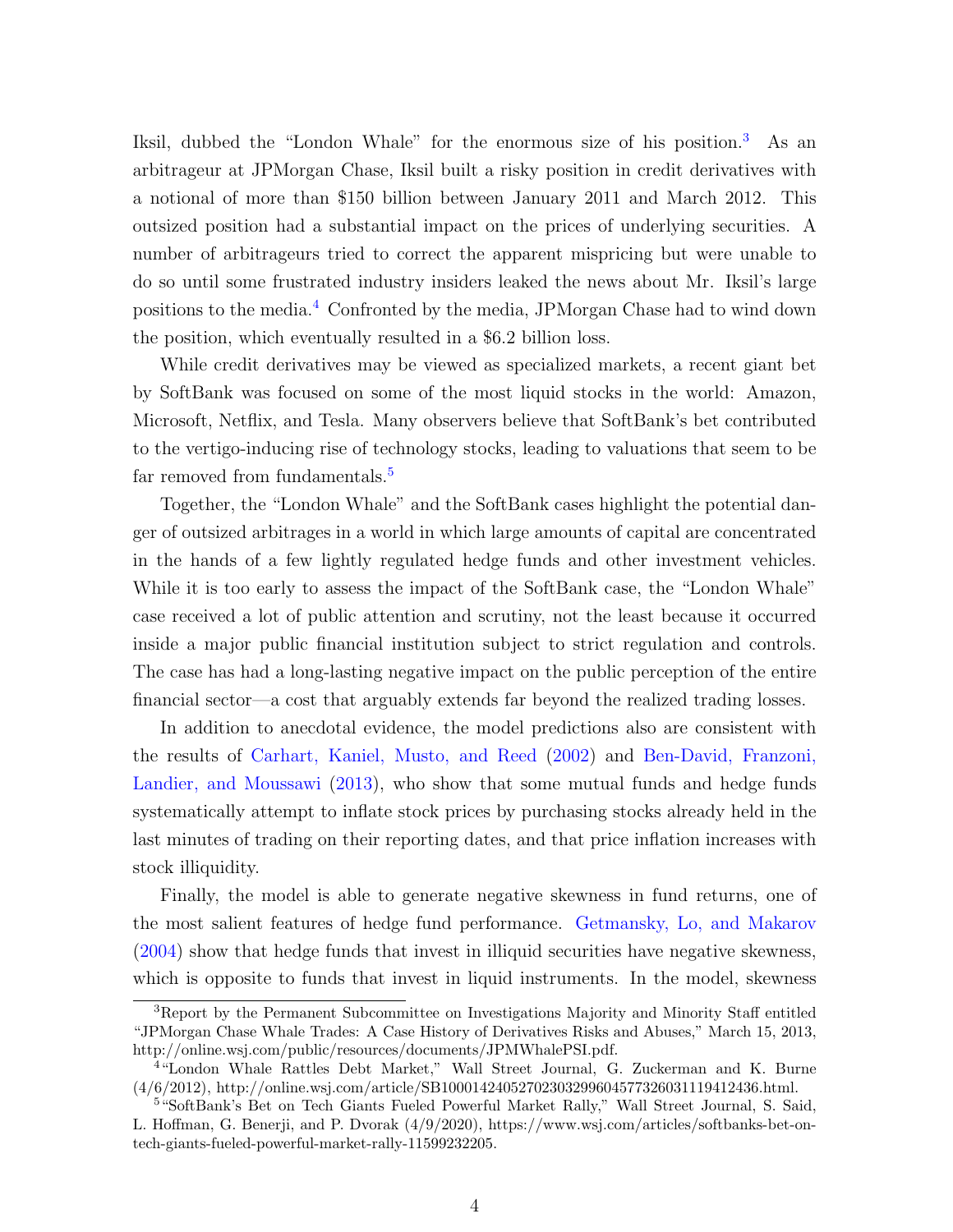increases with the expected horizon of arbitrage. The long horizon increases the chance of adverse movements in the value of the arbitrage position in the interim period, and therefore increases the probability that the manager can accumulate an outsized arbitrage position.

This paper is related to several lines of research in the literature. Price impact and practice of marking-to-market positions play an important role in [Brunnermeier and](#page-26-2) [Pedersen](#page-26-2) [\(2005\)](#page-26-2) and [Attari, Mello, and Ruckes](#page-26-3) [\(2005\)](#page-26-3) who study strategic interaction between a financially constrained institution and its competitors. They show that the practice of marking-to-market positions gives competitors incentives to engage in predatory trading, whereby in selling assets held by an institution, competitors can force the institution to liquidate its assets below their fundamental values. In both of those papers, however, analysis starts when the institution has already established a large position. In contrast, in this paper, I show how agency problems can lead to building an excessively large position, and how the threat of aggressively defending this position can deter the entrance of other arbitrageurs.

A motive of booking profits and concealing losses because of balance sheet constraints is also present in [Milbrandt](#page-27-2) [\(2012\)](#page-27-2). He shows that an institution may suspend trading in illiquid Level 3 assets if the trade results in a low price at which the existing assets will have to be marked to market. The incentives to manipulate a fund's performance are also studied in [Acharya, Pagano, and Volpin](#page-26-4) [\(2016\)](#page-26-4); [DeMarzo, Livdan, and](#page-26-5) [Tchistyi](#page-26-5) [\(2013\)](#page-26-5); [Dasgupta, Prat, and Verardo](#page-26-6) [\(2010\)](#page-26-6); [Makarov and Plantin](#page-27-3) [\(2015\)](#page-27-3); and [Moreira](#page-27-4) [\(2019\)](#page-27-4).

This paper also aligns with a common theme in the literature on price manipulation (see [Allen and Gale](#page-26-7) [\(1992\)](#page-26-7), [Chakraborty and Yilmaz](#page-26-8) [\(2004\)](#page-26-8), [Van Bommel](#page-27-5) [\(2003\)](#page-27-5), [Kyle](#page-27-6) [and Viswanathan](#page-27-6) [\(2008\)](#page-27-6), and [Spatt](#page-27-7) [\(2014\)](#page-27-7)). As in the literature cited, the manager uses price impact of his trades to manipulate prices. However, in a departure from the literature, the reason the manager finds it profitable to manipulate prices is a function of agency problems between him and his investors, and not the possibility of making trading profit at the expense of other arbitrageurs.

Finally, on a general level, this paper is related to literature on the limits of arbitrage. As with this literature, I assume that investors have imperfect knowledge of arbitrage trades, and I show that asset prices may not be equal to their fundamental values in the presence of arbitrageurs. Most of the literature on the limits of arbitrage assumes that arbitragers have limited capital and is focused on the role of capital constraints—see [Shleifer and Vishny](#page-27-0) [\(1997\)](#page-27-0) and [Gromb and Vayanos](#page-27-8) [\(2002\)](#page-27-8). In contrast, in my model, the main reason why arbitrage is limited and investors can suffer large losses is because the manager has access to unlimited capital.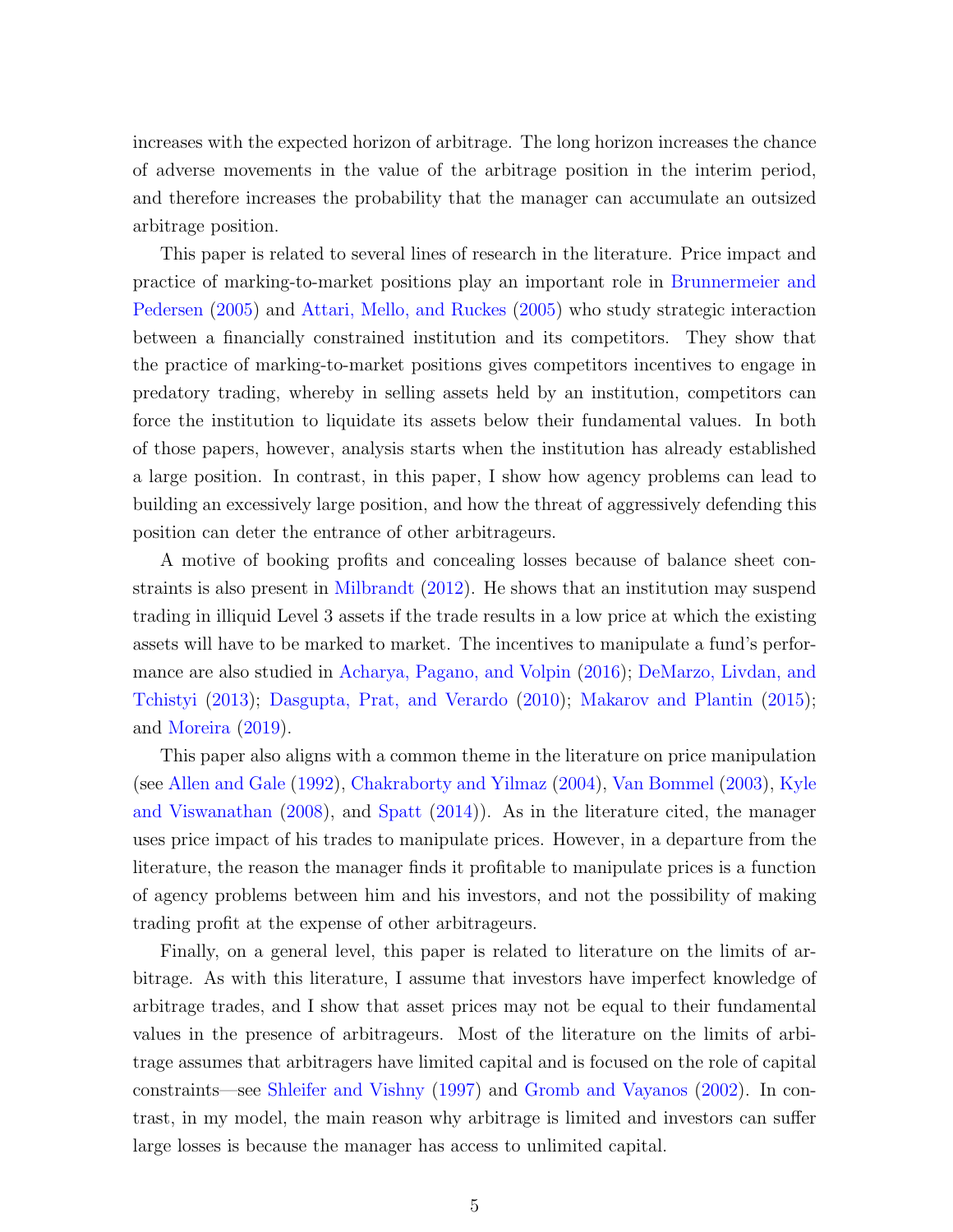The rest of the paper is organized as follows: First, I describe the basic setup, with a single arbitrageur; Section [2](#page-9-0) provides analysis of the basic setup; Section [3,](#page-15-0) considers an extension of the setup and allows for multiple arbitrageurs; and Section [4](#page-25-0) provides my conclusions.

### <span id="page-7-1"></span>1. Basic Setup

Consider a risk-neutral money manager who can trade in two assets: a riskless asset and a risky asset available for trading at dates  $t = 0, \ldots, \tau$ . The trading dates are evenly spaced over time. Denote the length of the period between two consecutive dates by  $h$ .

The riskless asset is in perfectly elastic supply with the rate of return  $r$  being a nonnegative constant. For simplicity, I assume  $r = 0$ . Shares of the risky asset are infinitely divisible. Each share of the risky asset pays a liquidation value of  $v$  at the random final date  $\tau \geq 1$ , which is geometrically distributed with the parameter  $\delta h$ ,  $\delta > 0$ .

Initially, the manager has a zero position in the risky asset, so all the fund's assets under management,  $W_0$ , are invested in the riskless asset. At time zero, the manager learns the liquidation value and starts trading in the risky asset. Denote the realization of the liquidation value v by V and the price of the risky asset at time t by  $P_t$ . Trading in the risky asset prior to realization of the liquidation value generates price impact. If the manager submits a trading order  $\theta_t$  in period  $t < \tau$ , then it is executed at the price

<span id="page-7-0"></span>
$$
P_{t+1} = P_t + \lambda(\theta_t + \varepsilon_{t+1}),\tag{1}
$$

where  $\varepsilon_{t+1}$  represents a random fluctuation in the price, which is outside the manager's control. All  $\varepsilon_t$  are identically and independently distributed over time, according to the normal distribution with zero mean and standard deviation  $\sigma_{\varepsilon}$ . At time  $\tau$ , when the liquidation value is realized, the manager liquidates his position in the risky asset at price V, and the game ends.

The price dynamics [\(1\)](#page-7-0) can be rationalized in a number of ways. For example, one could follow [Brunnermeier and Pedersen](#page-26-2) [\(2005\)](#page-26-2) and assume that in addition to the manager, the market is populated by two types of agents: the long-term traders and the noise traders. At each period  $t < \tau$ , the noise traders submit a trading order of  $\varepsilon_{t+1}$ . The long-term traders take the price as given and have an aggregate demand of  $D(P) = (E(v) - P)/\lambda$ . Then, the equilibrium price evolves according to [\(1\)](#page-7-0).

The parameter  $\lambda$  is a measure of price impact generated by trading in the risky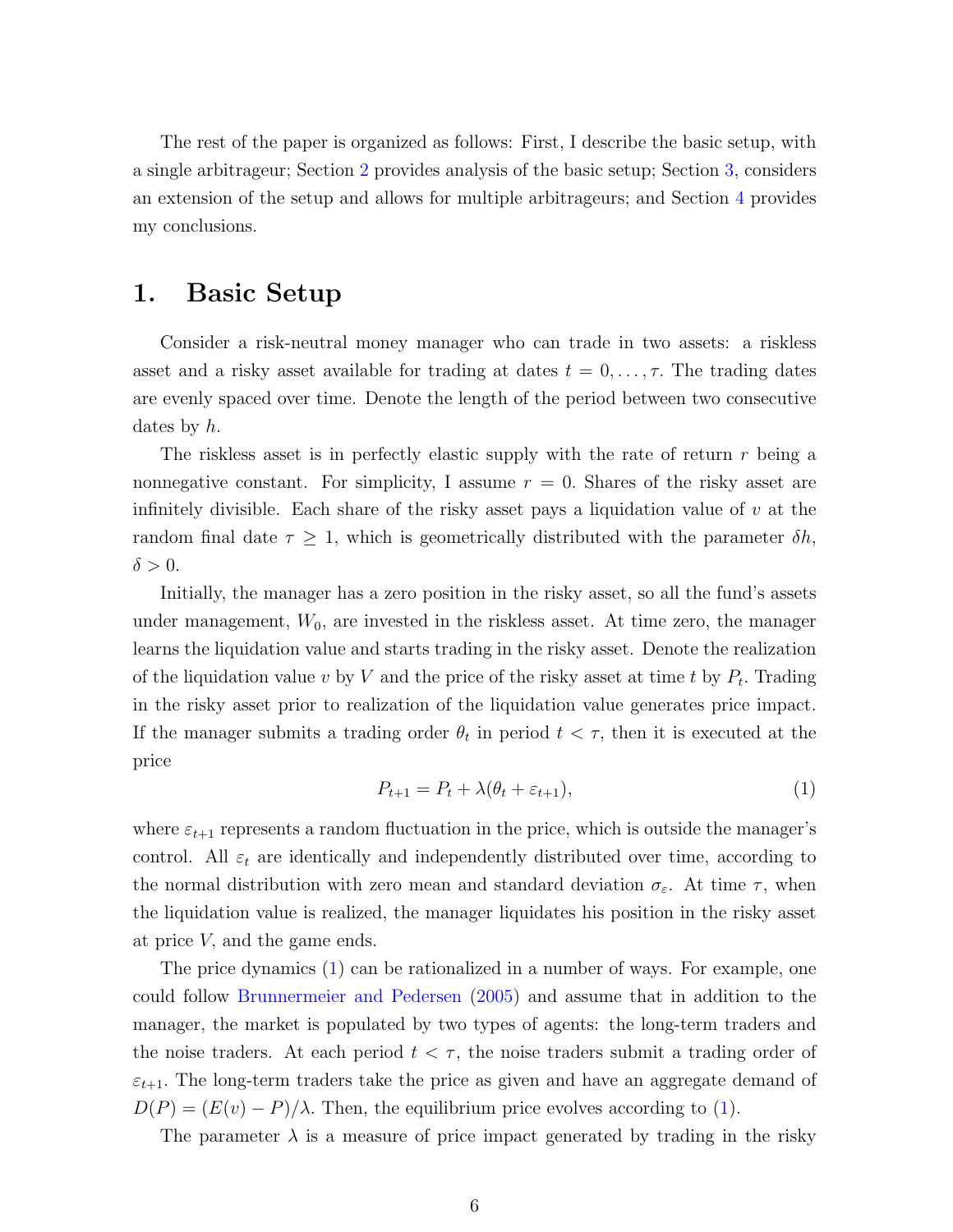asset. For simplicity, price impact is modelled to be permanent, linear, and constant over time.<sup>[6](#page-8-0)</sup> Constant  $\lambda$  is a common assumption in the literature that studies costs associated with trading pressure [\(Carlin, Lobo, and Viswanathan](#page-26-9) [\(2007\)](#page-26-9), [Bertsimas and](#page-26-10) [Lo](#page-26-10) [\(1998\)](#page-26-10), and [Obizhaeva and Wang](#page-27-9) [\(2006\)](#page-27-9)). [Huberman and Stanzl](#page-27-10) [\(2004\)](#page-27-10) show that a permanent and time-independent price impact must be linear to rule out arbitrage.

The manager's objective consists of two parts. First, when the liquidation value is realized the manager receives a fraction  $\psi_{\pi}$  of the realized profit from all his trades prior to this date. The second part comes from the manager's interim performance over the course of arbitrage. The large body of literature that studies limits of arbitrage documents that few investors are willing to tolerate losses, and they withdraw their funds at first sight of negative returns (see e.g., [Shleifer and Vishny](#page-27-0) [\(1997\)](#page-27-0)). Faced with funds outflows, the manager then can be forced to liquidate his arbitrage position prematurely, which can lead to even larger losses. To model the impact of the interim performance, I assume that at every trading date prior to the liquidation date, fund investors audit the performance of the manager, with probability  $ph, p > 0$ . An audit reports the current value of the fund's assets under management at the prevailing market price  $P_t$ . Each audit report has an additive effect,  $\psi_\omega(W_t - W_0)$ ,  $\psi_\omega \geq 0$ , on manager's objective function. Thus, at any time  $t$  prior to the realization of the liquidation value, the manager solves the following problem:

<span id="page-8-1"></span>
$$
J(P_t, X_t) = \max_{\{\theta_s\}} E_t[\sum_{s=t}^{\tau-1} \psi_\pi (V - P_{s+1})\theta_s + \psi_\omega ph(W_{s+1} - W_t)],
$$
  
s. t.  $P_{s+1} = P_s + \lambda(\theta_s + \varepsilon_{s+1}),$   

$$
X_{s+1} = X_s + \theta_s,
$$
  

$$
W_{s+1} = W_s + X_s(P_{s+1} - P_s),
$$
 (2)

where  $X_t$  is the time-t fund's position in the risky asset, and  $W_t$  is the time-t markedto-market value of the fund.

In formulation [\(2\)](#page-8-1), the manager's objective is linear in his profit and his interim performance. In particular, the assets under management and payments to the manager can take negative values. The main friction comes from the fact that the interim performance of the manager is evaluated at the prevailing market prices, which he can influence. A higher market price leads to a higher valuation of assets under management. In practice, the manager is protected by the limited liability, and the effect of interim performance may not be linear. For example, the fund can be closed following a sufficiently negative performance. Incorporating the limited liability or fund termina-

<span id="page-8-0"></span><sup>&</sup>lt;sup>6</sup>The results in the presence of temporary price impact are similar and available upon request.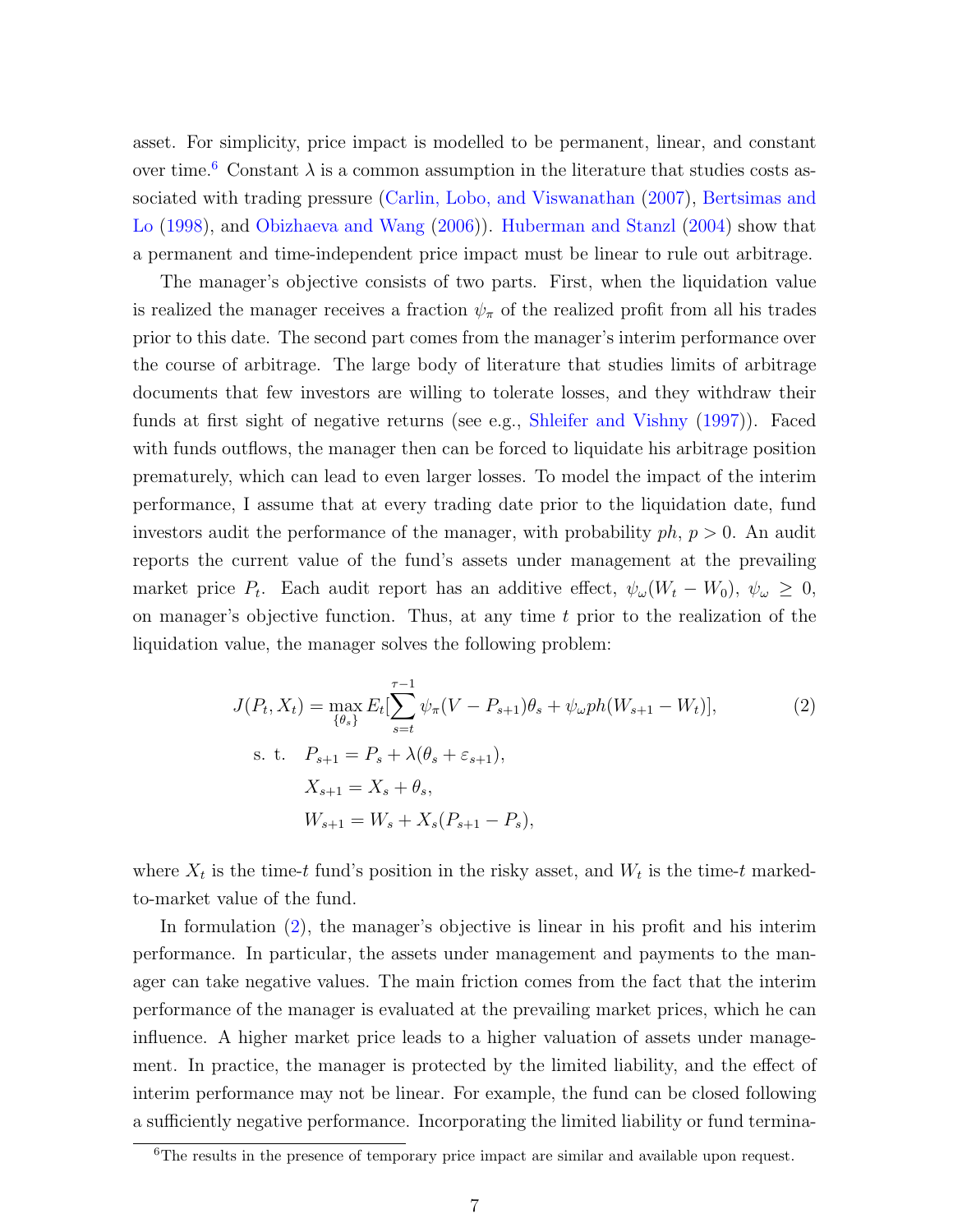tion in the analysis gives stronger incentives to the manager to inflate the value of the fund's assets, but it also significantly complicates the model. Therefore, to make the model and its insights as clear as possible, in the basic setup, I use objective [\(2\)](#page-8-1) as a means of providing the manager with incentives to care about his interim performance; and study the impact of fund termination in Section [3.](#page-15-0)

### <span id="page-9-0"></span>2. Analysis

Because of price impact, objective [\(2\)](#page-8-1) is a linear-quadratic optimal control problem. The solution is summarized in Proposition [1.](#page-9-1)

Proposition 1: Suppose

<span id="page-9-2"></span><span id="page-9-1"></span>
$$
\varphi = \frac{\psi_{\omega} p}{\psi_{\pi}\delta} < 1\tag{3}
$$

and the manager solves problem  $(2)$ . Then his optimal trading strategy is

<span id="page-9-3"></span>
$$
\theta_t^* = \frac{V - P_t + \lambda \varphi X_t}{\lambda \left( 1 + \sqrt{\frac{1 - (1 - \delta h)\varphi^2}{\delta h}} \right)}.
$$
\n(4)

#### Proof: See the Appendix.

The optimal strategy does not depend on the initial state and random fluctuations in the price, which is a well-known result in the linear quadratic control theory [\(Anderson,](#page-26-11) [Hansen, McGrattan, and Sargent](#page-26-11) [\(1995\)](#page-26-11)). The parameter  $\varphi$ , defined by equation [\(3\)](#page-9-2), plays an important role in the subsequent analysis. It quantifies the benefits associated with inflating the value of the existing arbitrage position in the risky asset. The incentives to inflate the value increase with  $\psi_{\omega}$  and p, and decrease with  $\delta$  and  $\psi_{\pi}$ . By the property of the geometric distribution,  $1/\delta$  is the expected horizon of the arbitrage trade. Thus,  $p/\delta$  is the expected number of audits during the life of the arbitrage. A higher  $\psi_{\omega}p/\delta$  or a lower  $\psi_{\pi}$  means a higher relative weight of interim performance in the manager's objective function.

The assumption  $\varphi$  < 1 is necessary for a well-defined solution. If  $\varphi \geq 1$ , the manager has too strong an incentive to inflate the price, which leads to an unbounded solution. If  $\varphi = 0$ , the manager only cares about his final profit, and trading rule [\(4\)](#page-9-3) reduces to

$$
\theta^{**}_t = \frac{V - P_t}{\lambda \left(1 + \sqrt{\frac{1}{\delta h}}\right)}.
$$

In this case, the manager always trades in the direction implied by the current arbitrage spread,  $V - P_t$ . Because of the price impact of trades, the manager smooths his trades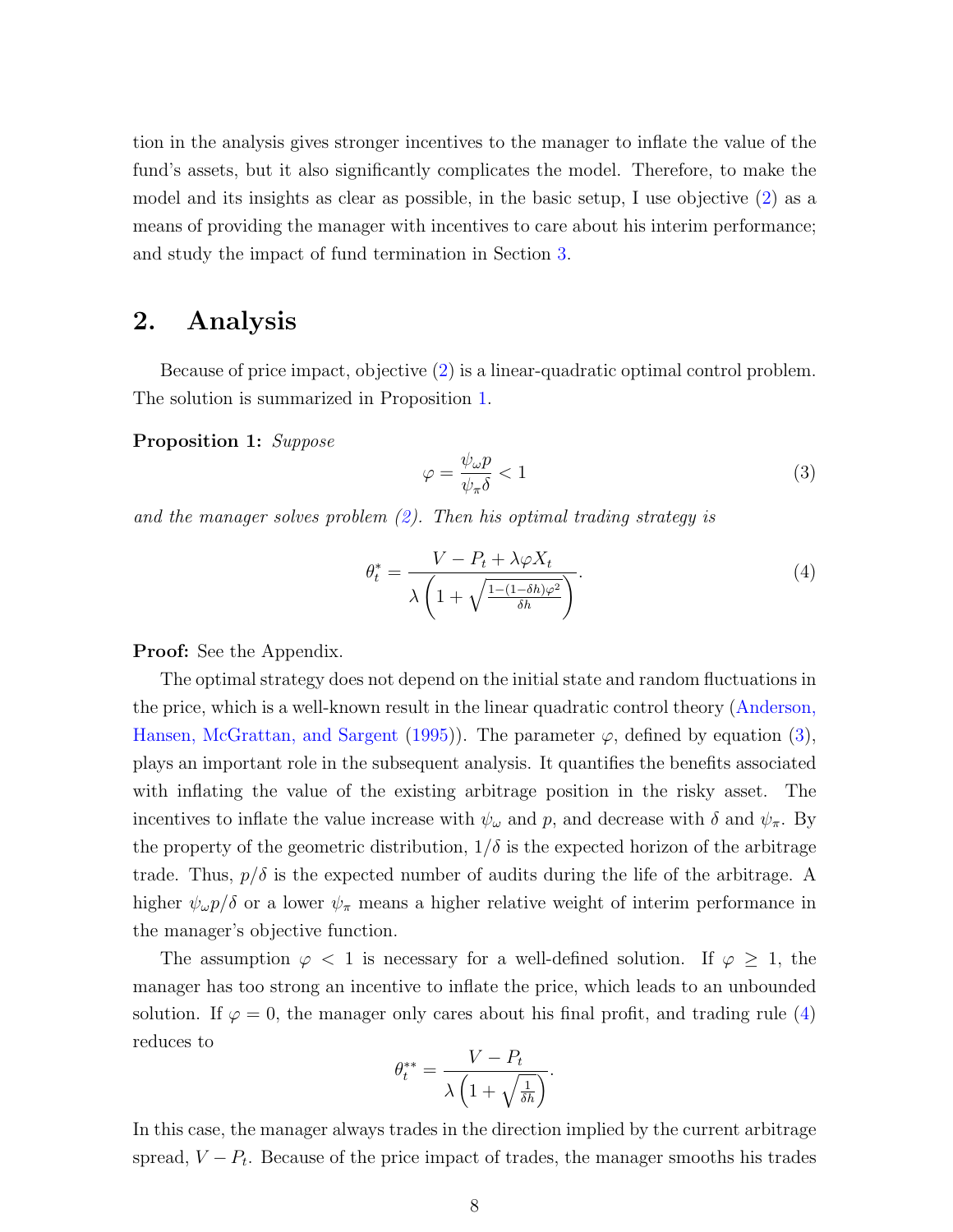over time. His trading intensity is inversely proportional to price impact multiplied by the square root of the expected number of trading periods.

A nonzero  $\varphi$  affects trading decisions in two ways. First, it makes trading more aggressive, because more aggressive trading allows the manager to accelerate booking of trading gains. Second, and more importantly, it introduces a bias into the manager's trading decisions. The bias is proportional to the current position in the risky asset.

The position in the risky asset is endogenous and is jointly determined with the dynamics of the arbitrage spread  $V - P_t$ . If the manager follows his optimal trading strategy [\(4\)](#page-9-3), then the arbitrage spread and the manager's position in the risky asset evolve according to the first-order autoregressive process:

<span id="page-10-0"></span>
$$
\begin{pmatrix} V - P_{t+1} \\ X_{t+1} \end{pmatrix} = \Gamma \begin{pmatrix} V - P_t \\ X_t \end{pmatrix} + \Omega \varepsilon_{t+1}, \tag{5}
$$

where

$$
\Gamma = \frac{1}{1 - \varphi} \begin{pmatrix} \nu - \varphi & -\lambda (1 - \nu) \varphi \\ (1 - \nu)/\lambda & 1 - \nu \varphi \end{pmatrix}, \ \Omega = \begin{pmatrix} -\lambda \\ 0 \end{pmatrix}, \ \nu = \begin{pmatrix} 1 - \frac{1 - \varphi}{1 + \sqrt{\frac{1 - (1 - \delta \hbar) \varphi^2}{\delta \hbar}}} \end{pmatrix}.
$$

Iterating [\(5\)](#page-10-0) we obtain

$$
\begin{pmatrix} V - P_t \\ X_t \end{pmatrix} = \Gamma^t \begin{pmatrix} V - P_0 \\ X_0 \end{pmatrix} + \sum_{s=0}^{t-1} \Gamma^s \Omega \varepsilon_{t-s},
$$

where

$$
\Gamma^t = \frac{1}{1 - \varphi} \left( \begin{array}{cc} \nu^t - \varphi & -\lambda \left( 1 - \nu^t \right) \varphi \\ (1 - \nu^t) / \lambda & 1 - \nu^t \varphi \end{array} \right).
$$

The assumption  $\varphi < 1$  ensures that  $\nu < 1$ . If the manager has a zero initial position in the risky asset, then the expected arbitrage spread and his position in the risky asset at time  $t$  are given by the following expression:

$$
E_0 \left( \begin{array}{c} V - P_t \\ X_t \end{array} \right) = \frac{V - P_0}{1 - \varphi} \left( \begin{array}{c} \nu^t - \varphi \\ (1 - \nu^t) / \lambda \end{array} \right). \tag{6}
$$

Figure [1](#page-11-0) plots the expected arbitrage spread and the manager's arbitrage position in trading period t, conditional on  $t < \tau$  for the two cases  $\varphi = 0$  and  $\varphi = 0.3$ . The blue line corresponds to the case of  $\varphi = 0$ . The red line depicts the case of  $\varphi = 0.3$ . The cases  $\varphi = 0$  and  $\varphi > 0$  stand in stark contrast to each other. If  $\varphi = 0$ , the expected arbitrage spread gradually converges to zero. However, if  $\varphi > 0$ , it changes its sign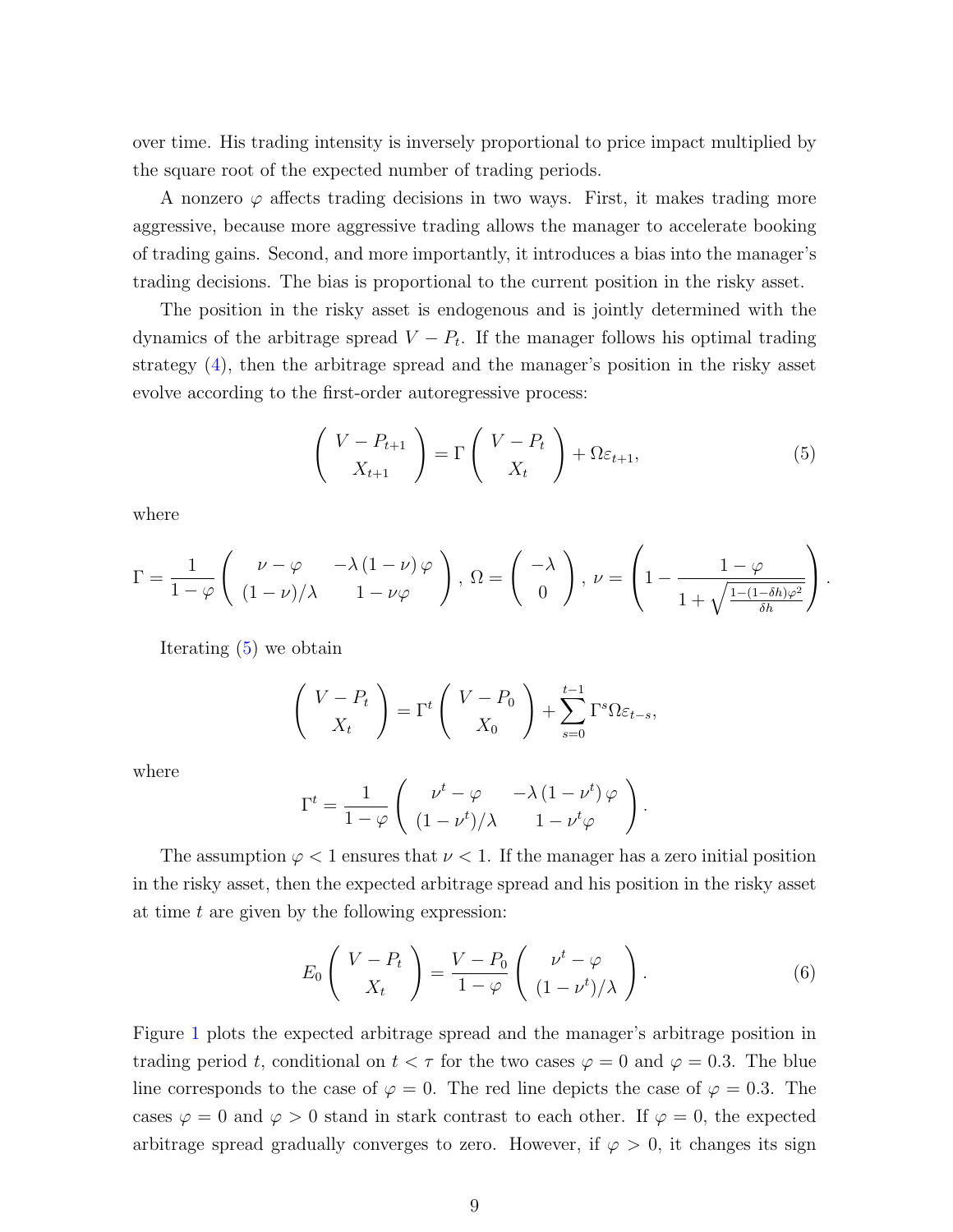<span id="page-11-0"></span>and stays negative, which means that as the manager's position grows, he eventually acquires the risky asset at a price that is above its fair value.



Figure 1: Expected arbitrage spread and arbitrage position

Panel (a) shows the expected period-t arbitrage spread,  $(V - P_t)$ ,  $t = 1, \ldots, 1000$ . Panel (b) shows the expected period-t arbitrage position in the risky asset,  $X_t$ . Other parameters are set as follows:  $V - P_0 = 1, \delta = 1, h = 0.001$ , and  $\lambda = 1$ . The blue line corresponds to the case of  $\varphi = 0$ , the red line to  $\varphi = 0.3$ .

By acquiring the asset at a price above its fair value, the manager potentially exposes investors to large losses. The contribution of the period-t trade to the total profit is

$$
\pi_t = (V - P_{t+1})\theta_t.
$$

Suppose the liquidation value is realized in trading period  $T \geq 2$ . Since trading in the last period results in zero profit, the total trading profit comes from all trades prior to the last period, that is:

$$
\Pi_T = \sum_{t=0}^{T-2} \pi_t.
$$

Consider first the case of  $\sigma_{\varepsilon} = 0$ , in which the price changes only because of the manager's trades. Direct computations show that

$$
\Pi_T = (V - P_0) \frac{\left(1 - \nu^{T-1}\right) \left(\nu \left(1 + \nu^{T-1} - \varphi\right) - \varphi\right)}{\lambda (1 + \nu)(1 - \varphi)^2}.
$$
\n(7)

Figure [2](#page-12-0) shows the total trading profit  $\Pi_T$  for the three values of  $\varphi$  ( $\varphi = 0$ ,  $\varphi = 0.3$ , and  $\varphi = 0.6$ ) and different values of T. Because higher values of  $\varphi$  lead to more aggressive trading, the total arbitrage profit for small T is higher for higher values of  $\varphi$ . However, higher values of  $\varphi$  also lead to building an outsized arbitrage position at inflated prices. Therefore, for large values of T, the total trading profit declines with  $\varphi$ , and even can become negative.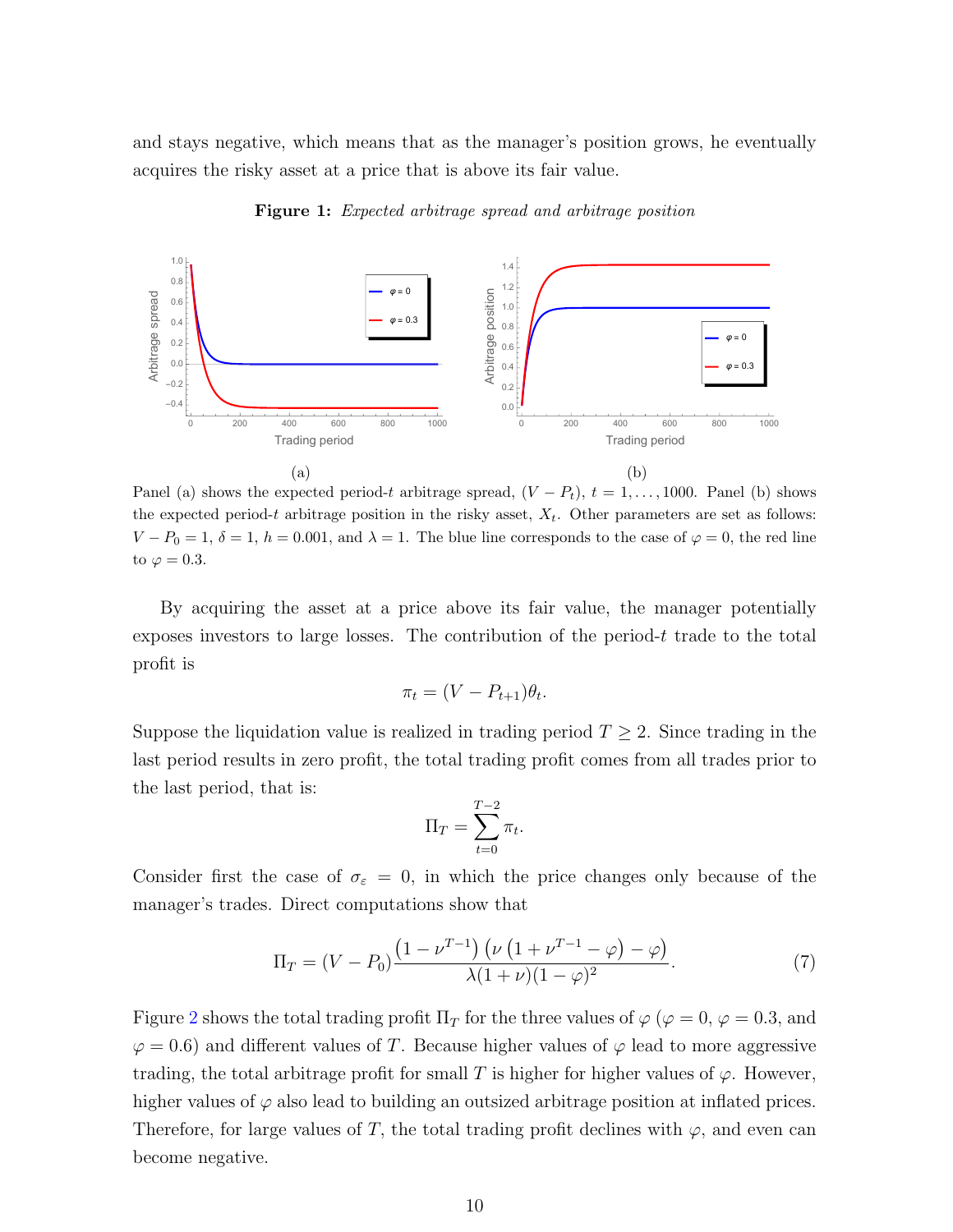**Figure 2:** Trading profit ( $\sigma_{\varepsilon} = 0$ )

<span id="page-12-0"></span>

Figure [2](#page-12-0) shows the total trading profit if the liquidation value is realized in trading period T,  $T =$ 2,..., 1000 for the three values of  $\varphi : \varphi = 0$ ,  $\varphi = 0.3$ , and  $\varphi = 0.6$ . Other parameters are set as follows:  $V - P_0 = 1$ ,  $\delta = 1$ ,  $h = 0.001$ , and  $\lambda = 1$ .

Next, consider a more realistic case of  $\sigma_{\varepsilon}\neq 0$ , in which some fluctuation in price is outside the manager's control. Because the manager has the option of when to trade, he benefits from random fluctuations in price.<sup>[7](#page-12-1)</sup> When  $\varphi = 0$ , and the manager's compensation depends only on his final profit, fluctuations in price also benefit his investors. Figure [3,](#page-13-0) Panel (a) shows that the expected trading profit increases with the number of trading periods. This is in contrast with the case of  $\sigma_{\varepsilon} = 0$ , in which the total profit converges to a constant. When  $\sigma_{\varepsilon}\neq 0$ , a higher number of trading periods implies a higher chance that the arbitrage spread will widen. In the absence of borrowing constraints and constraints on the position size, a wider arbitrage spread represents a better trading opportunity. Since the manager always trades in the direction of the arbitrage spread, every trade increases the total trading profit. As a result, the distribution of the total profit is positively skewed, as shown in Figure [3,](#page-13-0) Panel (b).

When the manager's value function depends on his interim performance, price fluctuations have two effects. On the one hand, as before, they contribute positively to the expected total trading profit by giving the manager the option to trade against the arbitrage spread. On the other hand, they increases the chance that the manager accumulates a large arbitrage position and gets trapped in outsized arbitrage, which, in turn, can lead to large losses. Figure [3,](#page-13-0) Panel (d) shows that in contrast to the case of  $\varphi = 0$ , the skewness of the total trading profit now decreases and becomes negative with the number of trading periods.

The above results are consistent with empirical evidence. The negative skewness in hedge fund returns is one of the most salient features of hedge fund performance.

<span id="page-12-1"></span><sup>7</sup>This would not necessarily be the case if investors could withdraw their investments and terminate the fund following its negative performance.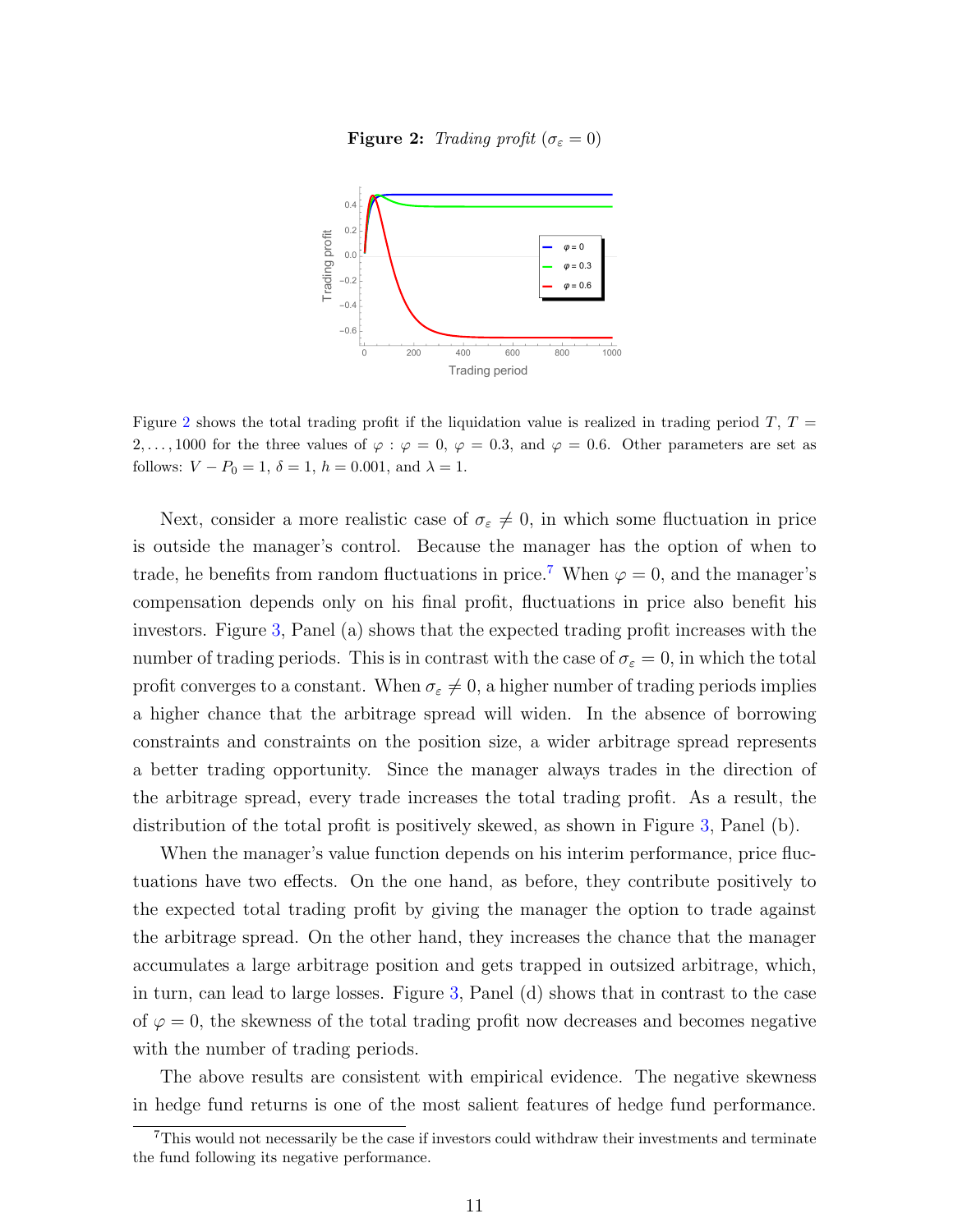

<span id="page-13-0"></span>

Panels (a) and (c) show the expected total trading profit if the liquidation value is realized in trading period T,  $T = 2, \ldots, 1000$ . Panel (b) and (d) show the skewness of the total trading profit. The parameter  $\varphi$  is set to 0 in Panels (a) and (b), and to 0.3 in Panels (b) and (d). Other parameters are set as follows:  $V - P_0 = 1$ ,  $\delta = 1$ ,  $h = 0.001$ ,  $\lambda = 1$ , and  $\sigma_{\varepsilon} = 0.5\sqrt{h}$ .

[Getmansky, Lo, and Makarov](#page-27-1) [\(2004\)](#page-27-1) show that hedge funds that invest in illiquid securities have negative skewness, as opposed to funds that invest in liquid instruments.

To develop an understanding of the negative skewness, consider Figure [4,](#page-14-0) which shows the evolution of the arbitrage spread and total trading profit for a particular realization of  $\varepsilon_t$ ,  $t = 1, \ldots, 1000$ . The green line in Panel (a) shows the path of arbitrage spread that would prevail if the manager did not trade in the market. In this scenario, the spread keeps increasing over time. The red lines in Panels (a) and (b) show the arbitrage spread and total trading profit when the manager trades in the market and cares only about his final profit. In this case, the spread closes in early trading rounds and stays around zero thereafter. Each trading period contributes to the total profit, which therefore gradually increases over time.

Finally, the blue lines in Panels (a) and (b) show the arbitrage spread and total trading profit when the manager trades in the market and cares about his interim performance. In contrast to the case of  $\varphi = 0$ , the arbitrage spread gets more and more negative with the number of trading rounds. After establishing a large position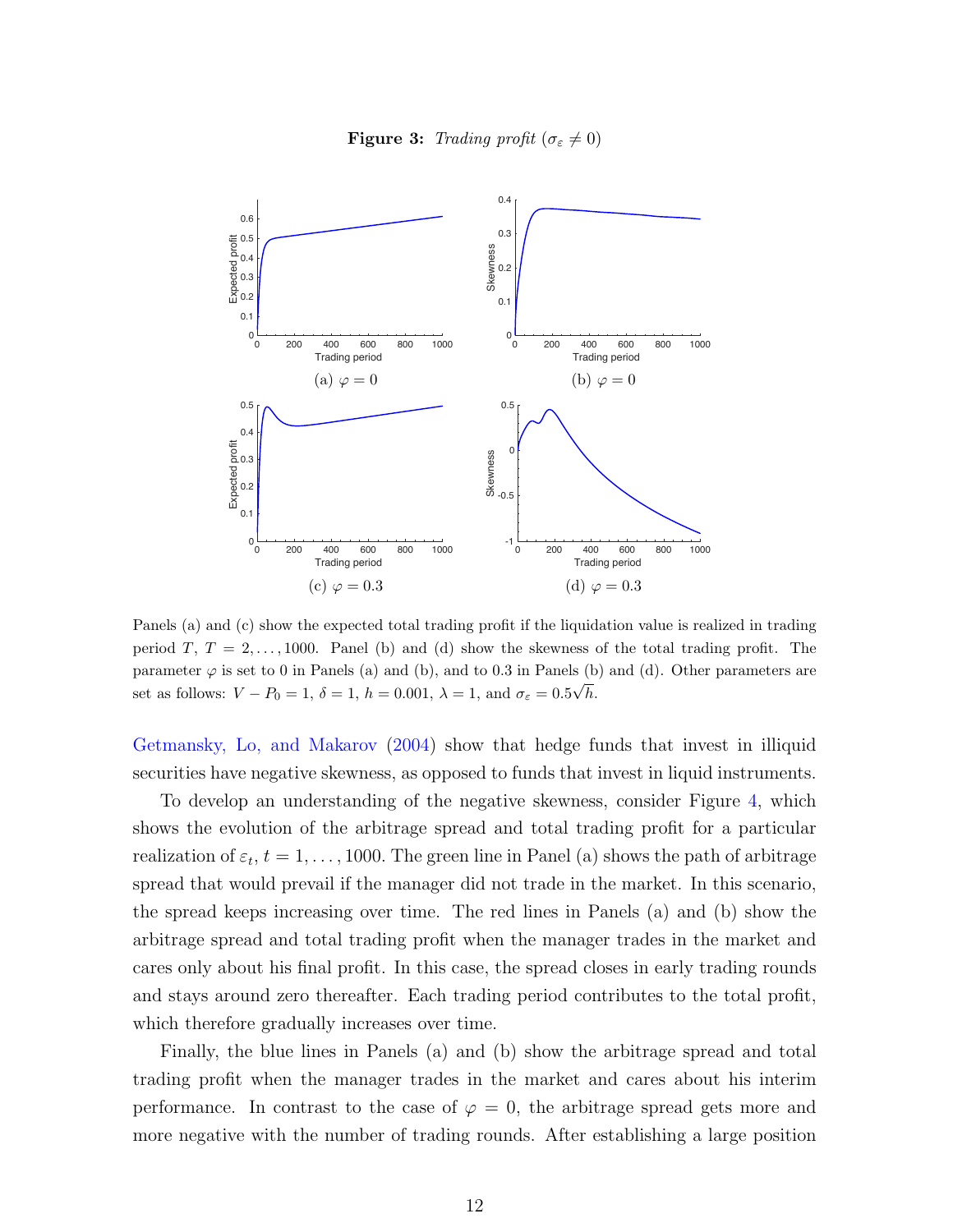

<span id="page-14-0"></span>

Figure [4](#page-14-0) shows the results from a particular realization of  $\varepsilon_t$ ,  $t = 1, \ldots, 1000$ . The green line in Panel (a) shows the path of arbitrage spread if the manager does not trade. The red and blue lines in Panels (a) and (b) show the arbitrage spread and the total trading profit when the manager trades, and  $\varphi = 0$  and  $\varphi = 0.3$ , correspondingly. Other parameters are set as follows:  $V - P_0 = 1, \, \delta = 1, \, h = 0.001, \, \lambda = 1, \, \text{and } \sigma_{\varepsilon} = 0.5 \sqrt{h}.$ 

<span id="page-14-1"></span>in initial trading rounds, the manager defends it against adverse price movements. That leads to even larger position in the risky asset, and even stronger incentives to defend it later. As a result, total trading profit declines over time and becomes negative in later trading periods. Figure [5](#page-14-1) shows the probability of loss as a function of arbitrage horizon. The probability increases, with the horizon with the unconditional probability being 4.5%.





Figure [5](#page-14-1) shows the probability of total trading profit to be negative if the liquidation value is realized in trading period T,  $T = 2, ..., 5000$ . Other parameters are set as follows:  $V - P_0 = 1, \delta = 1$ ,  $h = 0.001, \, \lambda = 1, \, \sigma_{\varepsilon} = 0.5\sqrt{h}, \, \text{and } \varphi = 0.3.$ 

A necessary condition to realize negative total profit is that the manager acquires the risky asset at a price above its fair value. One might hypothesize that if other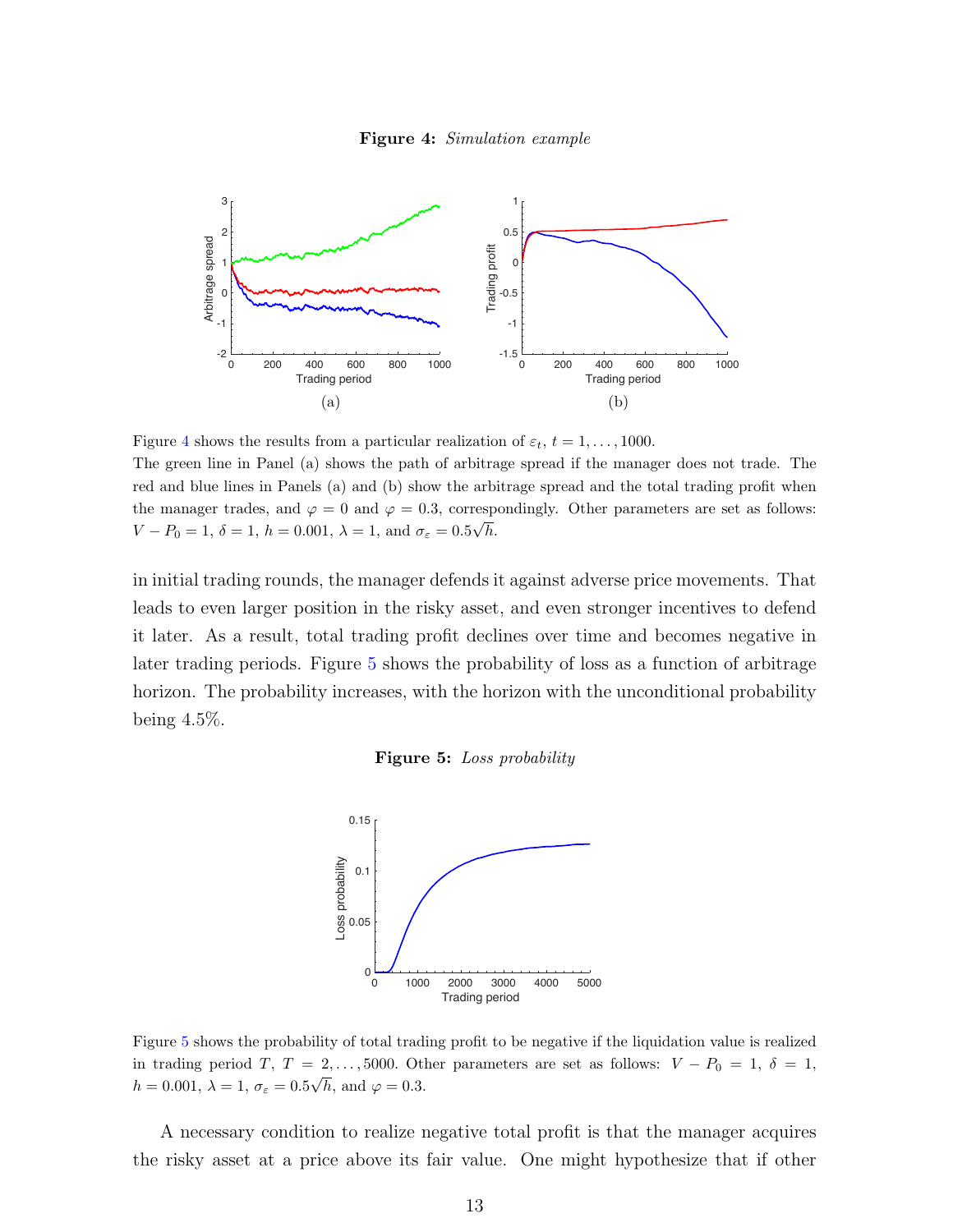arbitragers were present in the market, they would trade as to correct the mispricing. To investigate if this is indeed the case, the next section considers an extension of the model wherein the manager trades against other arbitrageurs.

## <span id="page-15-0"></span>3. Trading Against Other Arbitrageurs

Suppose there is another arbitrageur who also learns the liquidation value and starts trading at some time t. For ease of exposition, I will continue to refer to the incumbent arbitrageur as the manager and the new arbitrageur simply as the arbitrageur.

Unlike the manager, who is a "whale" and can establish a very large position in the risky asset, I assume the arbitrageur incurs quadratic holding costs per unit of time, which constrain the size of the risky position she can take. The holding costs can be viewed as a reduced-form specification of the risk-aversion or collateral costs. Similar preferences are used in [Du and Zhu](#page-27-11) [\(2017\)](#page-27-11), [Vives](#page-27-12) [\(2011\)](#page-27-12), and [Malamud and Rostek](#page-27-13) [\(2017\)](#page-27-13). I consider first the case where the arbitrageur does not have to worry about her interim performance, and then show how preferences over interim performance affect the results.

One can imagine different informational scenarios for trading between the manager and arbitrageur. Because of the difference in size, it is likely that the arbitrageur is aware of the manager, but the manager may or may not be aware of the presence of the arbitrageur. Section [3.1](#page-15-1) studies the case wherein the manager is oblivious of the presence of the arbitrageur and therefore, follows his previously derived trading strategy [\(4\)](#page-9-3). The arbitrageur, in contrast, is fully aware of the manager's trades and adjusts her trades accordingly. Alternatively, Section [3.2](#page-17-0) studies the case in which both manager and arbitrageur are aware of the other.

#### <span id="page-15-1"></span>3.1. Stealth Trading

In this scenario, the arbitrageur is aware of the existence of a "whale" in the market and she can trade secretly against him without revealing herself. Because the manager is unaware of the arbitrageur's presence, he continues to follow his previously derived trading strategy  $\theta_s^*$  given by equation [\(4\)](#page-9-3). Thus, the arbitrageur solves

<span id="page-15-2"></span>
$$
J_a = \max_{\{\theta_{a,s}\}} E_t[\sum_{s=t}^{\tau-1} (V - P_{s+1})\theta_{a,s} - \gamma h X_{a,s}^2],
$$
  
s. t  $P_{s+1} = P_s + \lambda(\theta_s^* + \theta_{a,s} + \varepsilon_{s+1}),$   
 $X_{a,s+1} = X_{a,s} + \theta_{a,s},$  (8)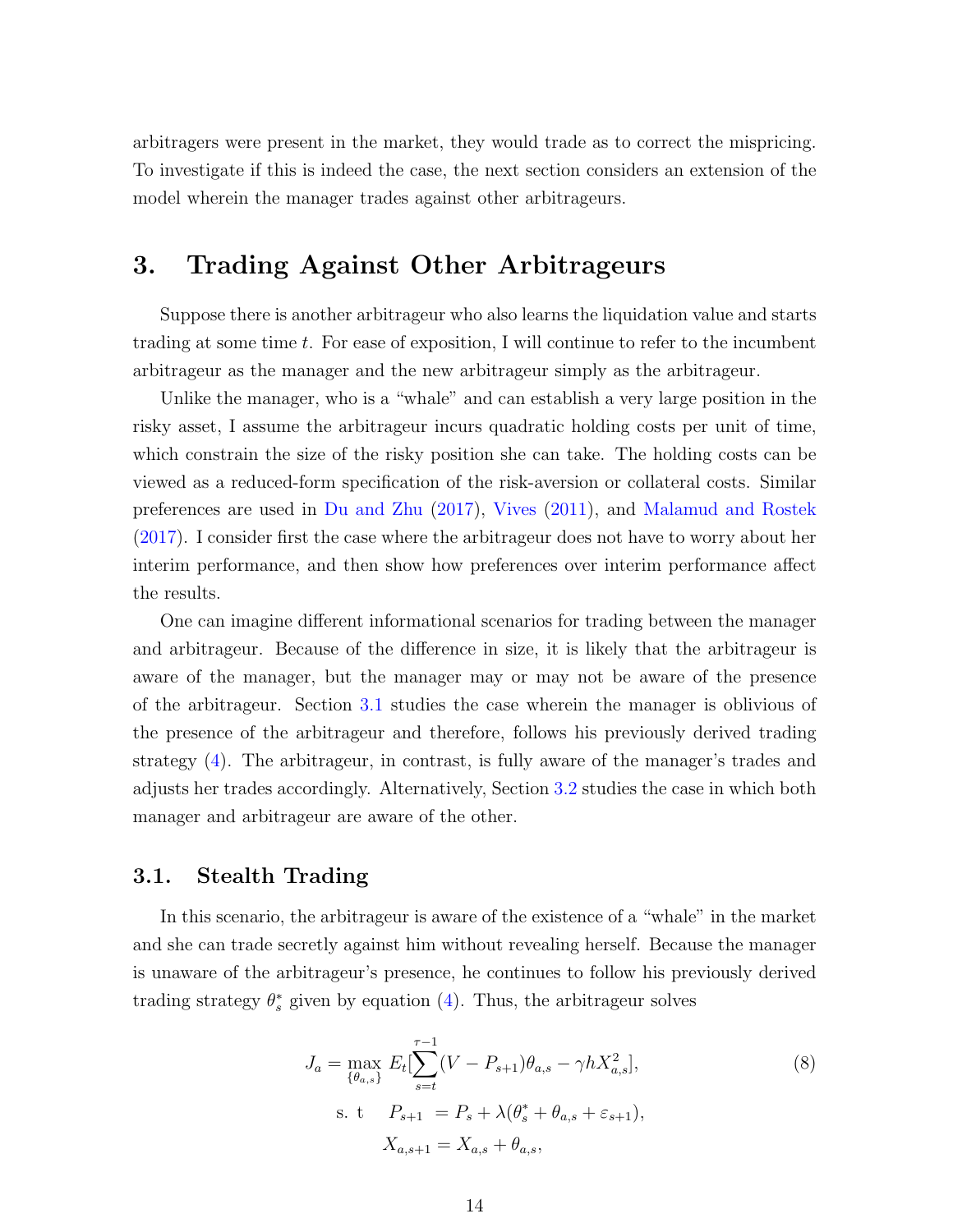where  $X_{a,t}$  is the time-t arbitrageur's position in the risky asset, and  $\gamma > 0$  is the holding cost parameter. The first term is the expected profits from arbitrage when the liquidation value of realized. The second term is the quadratic holding costs. The solution is summarized in Proposition [2:](#page-16-0)

<span id="page-16-0"></span>**Proposition 2:** The objective [\(8\)](#page-15-2) can be written as a linear quadratic optimization problem:

$$
J_a = \max_{\{\theta_{a,s}\}} \sum_{s=t}^{\infty} \beta^{s-t+1} \left[ Z_s^T \ \theta_{a,s} \right] \left[ \begin{array}{cc} Q & S \\ S^T & R \end{array} \right] \left[ \begin{array}{c} Z_s \\ \theta_{a,s} \end{array} \right],\tag{9}
$$
\ns. t. 
$$
Z_{s+1} = AZ_s + B\theta_{a,s} + \Omega \varepsilon_{s+1},
$$

where  $Z_s = (V - P_s, \theta_s^*, X_{a,s})^T$ ,  $\beta = 1 - \delta h$ , and matrices A, B,  $\Omega$ , R, S, and Q are defined in the Appendix. The optimal strategy  $\theta_{a,s}$  is given by

$$
\theta_{a,s}^* = FZ_t,
$$

where

$$
F = -\left(R + \beta B^T P B\right)^{-1} \left(\beta B^T P A + S^T\right),
$$

and P is the unique stabilizing solution of the algebraic Riccati equation:

<span id="page-16-1"></span>
$$
P = \beta A^T P A - (\beta A^T P B + S) (R + \beta B^T P B)^{-1} (\beta B^T P A + S^T) + Q. \tag{10}
$$

Proof: See the Appendix.

Riccati equation [\(10\)](#page-16-1) is highly nonlinear in terms of matrix elements. A closed-form solution is only available in special cases, so the system must be solved numerically. When solving [\(10\)](#page-16-1) numerically, I set the parameter  $\gamma$  to 1. Other parameters are as in Section [1:](#page-7-1)  $\lambda = 1$ ,  $\delta = 1$ ,  $\varphi = 0.3$ , and  $h = 0.001$ . With these parameter values the arbitrageur's strategy takes the following form:

<span id="page-16-2"></span>
$$
\theta_{a,t}^* = 0.019(V - P_t) + 4.668\theta_t^* - 0.039X_{a,t}.\tag{11}
$$

The arbitrageur's strategy increases with the arbitrage spread and decreases with the arbitrageur's position in the risky asset. This is intuitive, as a larger arbitrage spread implies better trading opportunities to make profit, and holding costs increase in the position in the risky asset. Inspecting [\(11\)](#page-16-2), we can see that the arbitrageur's strategy is also positively linked to the trading behavior of the manager. To understand this result, notice that in the absence of random shocks  $\varepsilon_t$  and arbitrageur's orders, the manager's trading strategy follows a first-order autoregressive process:  $\theta_{t+1}^* = \nu \theta_t^*$ ,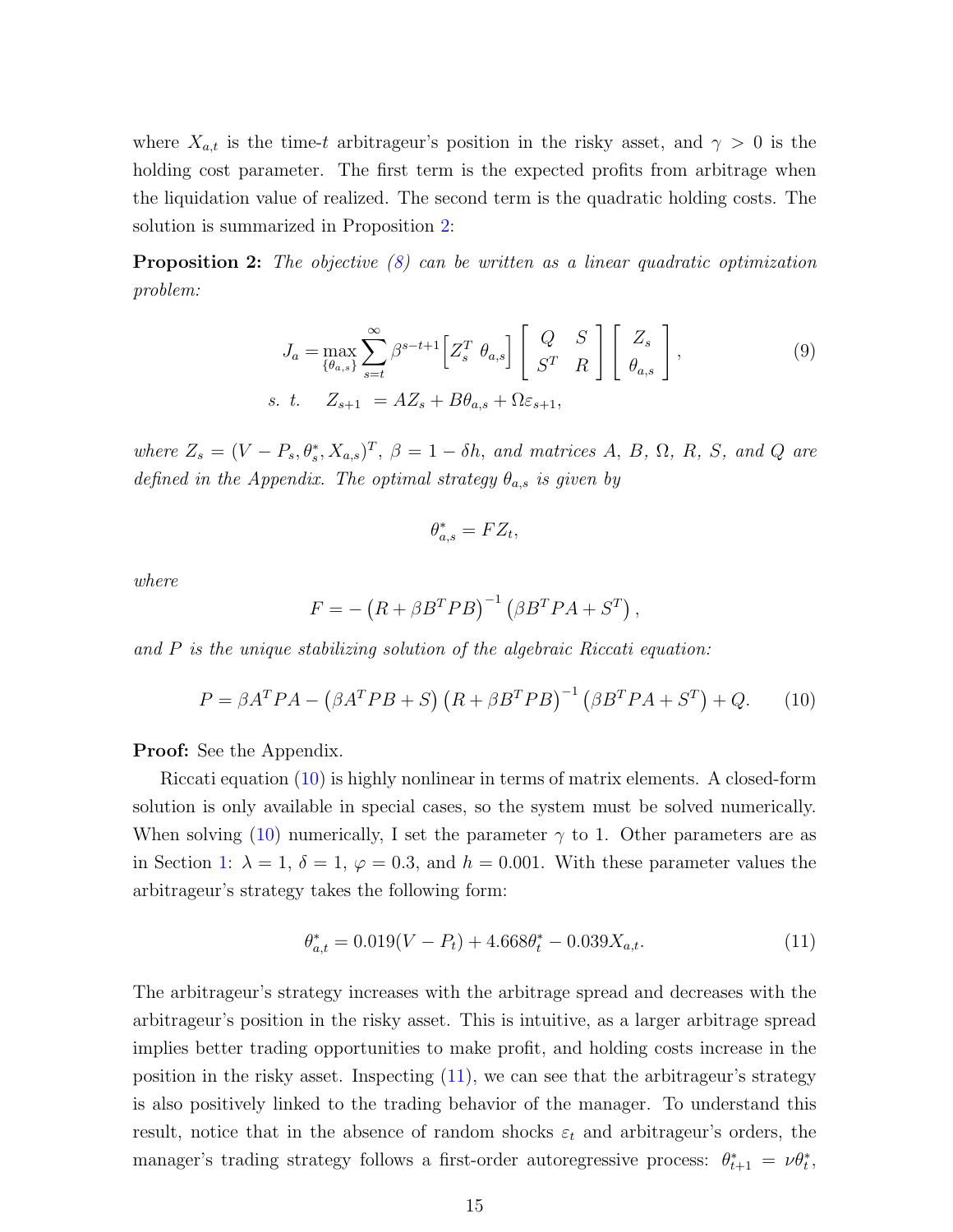where  $\nu > 0$  is defined by equation [\(5\)](#page-10-0). If the manager is buying the risky asset today, he is also expected to buy it in the future. Therefore, the future price is expected to rise, which makes it rational for the arbitrageur to buy the risky asset today.

Figure [6](#page-17-1) shows the resulting dynamics, in the absence of random shocks, when the arbitrageur learns about the arbitrage opportunity and starts trading after the manager's position reaches the steady-state studied in Section [2.](#page-9-0) Because the arbitrage spread is negative, the arbitrageur establishes a short position, which reduces the absolute value of the arbitrage spread. The reduction in the arbitrage spread, however, prompts the manager to defend the value of his existing position. As a result, the arbitrage spreads widens, giving incentives to the arbitrageur to take an even larger short position. This tug-of-war continues until the arbitrageur exhausts her risk-taking capacity, and the arbitrage spread reaches its new steady-state level. Panel (a) shows that in the new steady state, the arbitrage spread becomes even more negative compared to its level before the arrival of the arbitrageur.

Thus, by trading secretly against a "whale," an arbitrageur with limited risk capacity not only fails to correct mispricing but actually makes the market even more inefficient. I now turn to the scenario in which both the manager and the arbitrageur are aware of each other.



<span id="page-17-1"></span>

<span id="page-17-0"></span>Figure [6](#page-17-1) shows the equilibrium dynamics of the arbitrage spread and positions in the risky asset of the manager and the arbitrageur when the arbitrageur learns  $V$  after the manager and can secretly trade against him. The parameters are set as follows:  $V - P_0 = 1$ ,  $\delta = 0.001$ ,  $\lambda = 1$ ,  $\gamma = 0.001$ .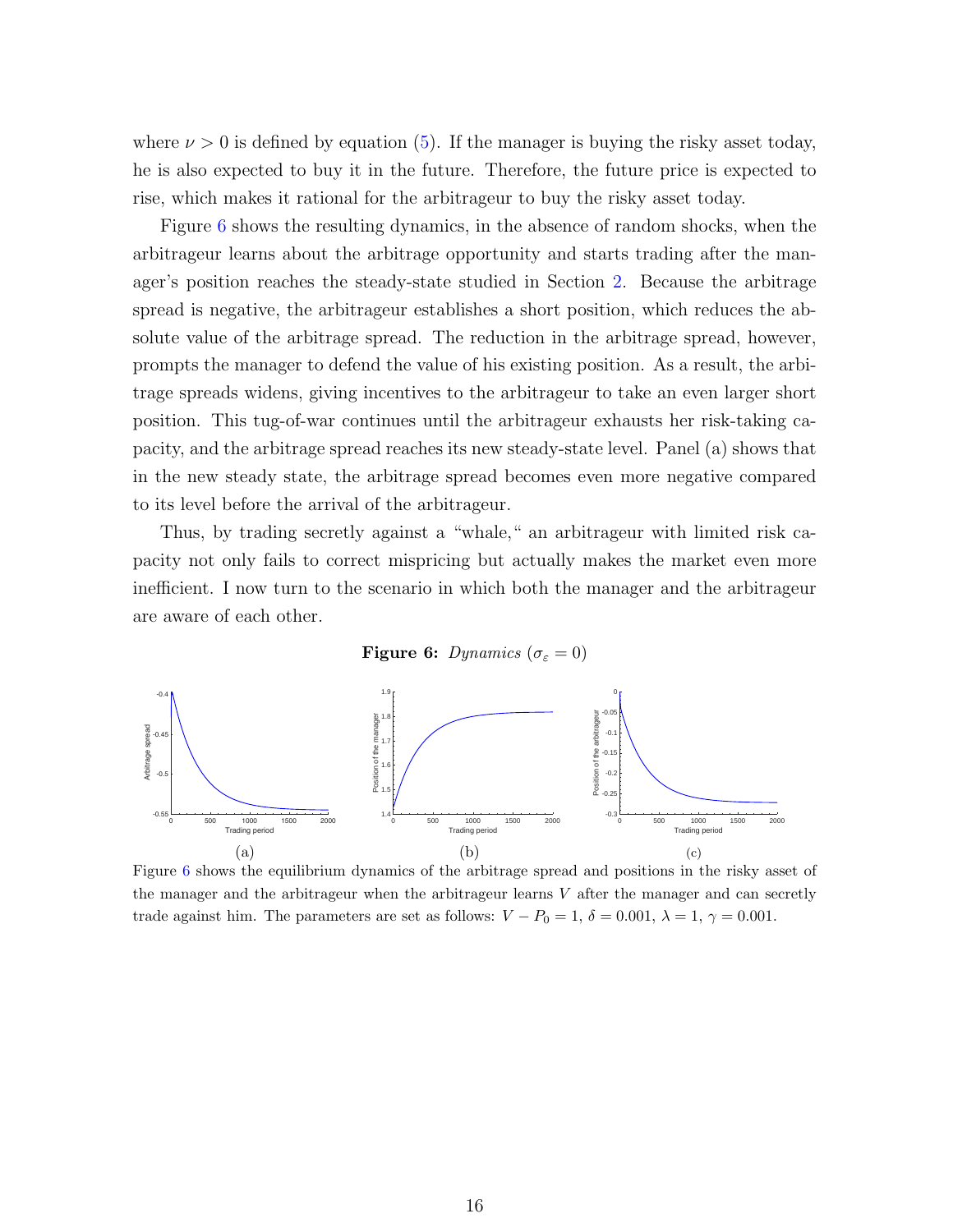#### 3.2. Open Trading

If the manager and the arbitrageur are aware of each other and take each other's trading strategy as given, then the manager solves

$$
J_m = \max_{\{\theta_{m,s;s\geq t}\}} E_t[\sum_{s=t}^{\tau-1} \psi_\pi (V - P_{s+1}) \theta_{m,s} + \psi_\omega ph(W_{m,s+1} - W_{m,t})],
$$
 (12)  
s. t.  $P_{s+1} = P_s + \lambda(\theta_{m,s} + \theta_{a,s}^* + \varepsilon_{s+1}),$   
 $X_{m,s+1} = X_{m,s} + \theta_{m,s},$   
 $W_{m,s+1} = W_{m,s} + X_s(P_{s+1} - P_s),$ 

where  $\theta_{a,s}^*$  is an equilibrium strategy of the arbitrageur; and the arbitrageur solves

<span id="page-18-1"></span><span id="page-18-0"></span>
$$
J_a = \max_{\{\theta_{a,s}\}} E_t[\sum_{s=t}^{\tau-1} (V - P_{s+1})\theta_{a,s} - \gamma h X_{a,s}^2],
$$
  
s. t  $P_{s+1} = P_s + \lambda(\theta_{m,s}^* + \theta_{a,s} + \varepsilon_{s+1}),$   
 $X_{a,s+1} = X_{a,s} + \theta_{a,s},$  (13)

where  $\theta_{m,s}^*$  is the equilibrium strategy of the manager.

Problems [\(12\)](#page-18-0) and [\(13\)](#page-18-1) define a linear quadratic game. The assumptions ensure that the trading game is stationary, so it is natural to focus on a solution where optimal trading strategies do not depend on time and are linear functions of state variables. The state variables are the arbitrage spread  $V - P_t$  and the position in the risky asset of the manager and the arbitrageur,  $X_{m,t}$  and  $X_{a,t}$ , respectively. Denote the vector of the state variables by  $Z_t = (V - P_t, X_{m,t}, X_{a,t})^T$ . Using [\(12\)](#page-18-0) and [\(13\)](#page-18-1), the dynamics of  $Z_t$  can be written as

$$
Z_{t+1} = Z_t + B_1 \theta_{m,t} + B_2 \theta_{a,t} + \Omega \varepsilon_{t+1},\tag{14}
$$

where  $B_1 = (-\lambda, 1, 0)^T$ ,  $B_2 = (-\lambda, 0, 1)^T$ , and  $\Omega = (-\lambda, 0, 0)^T$ . Therefore, if  $\theta_{m,s}^* =$  $F_1Z_t$  and  $\theta_{a,s}^* = F_2Z_t$ , from the manager's perspective, the vector of the state variables evolves according to

$$
Z_{t+1} = A_1 Z_s + B_1 \theta_{m,s} + \Omega \varepsilon_{s+1},\tag{15}
$$

where  $A_1 = I + B_2F_2$ . Similarly, from the arbitrageur's perspective, the dynamics of the state variables are

$$
Z_{t+1} = A_2 Z_s + B_2 \theta_{a,s} + \Omega \varepsilon_{s+1},\tag{16}
$$

where  $A_2 = I + B_1F_1$ . The next proposition characterizes a linear, closed loop Nash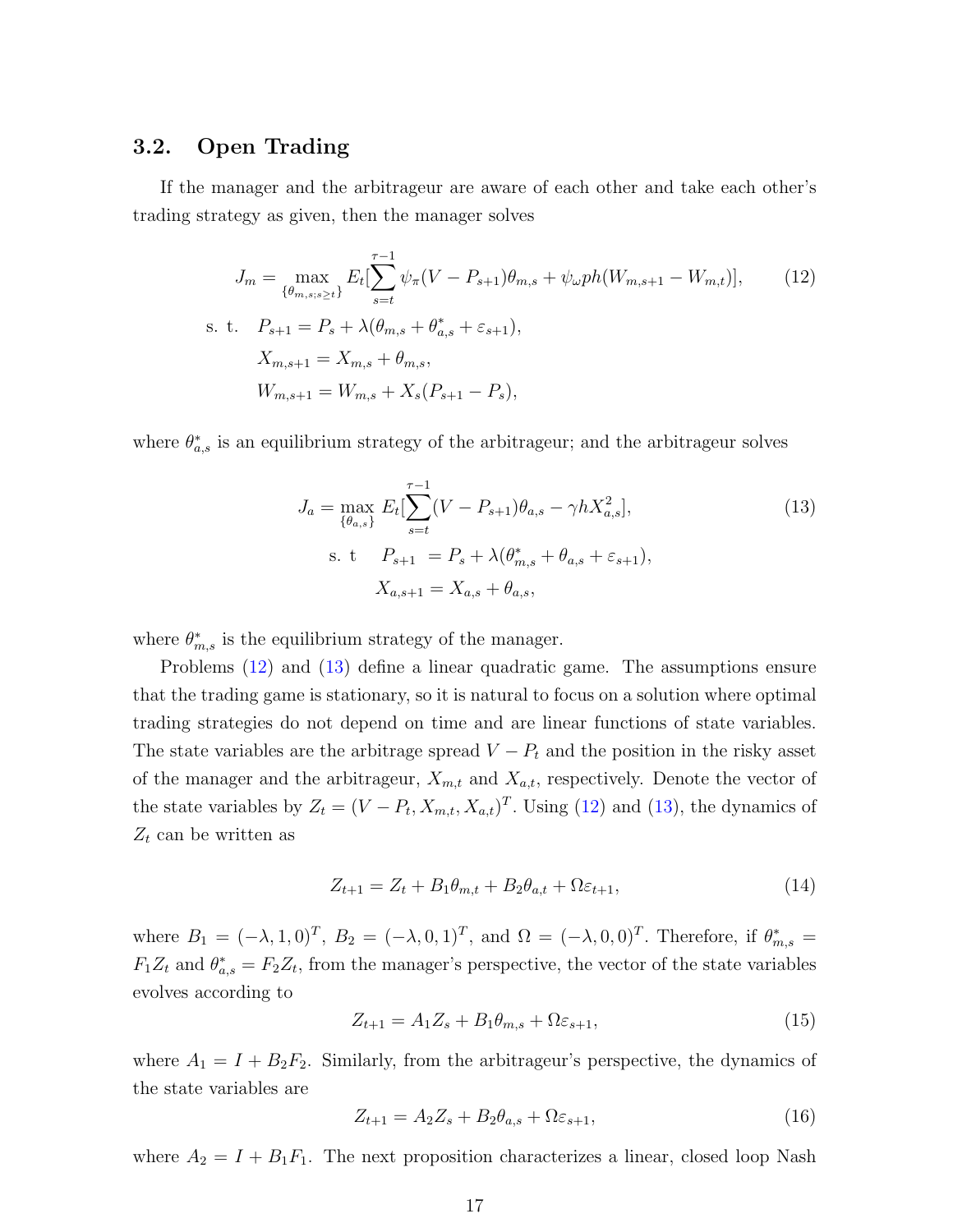<span id="page-19-3"></span>equilibrium.

**Proposition 3:** The objective of the manager and the arbitrageur can be written as

$$
J_m(Z_t) = \max_{\{\theta_{m,s}\}} \sum_{s=t}^{\infty} \beta^{s-t+1} \left[ Z_s \ \theta_{m,s} \right] \left[ \begin{array}{c} Q_1 & S_1 \\ S_1^T & R \end{array} \right] \left[ \begin{array}{c} Z_s \\ \theta_{m,s} \end{array} \right],\tag{17}
$$
\n
$$
s. \ \ to \quad Z_{s+1} = A_1 Z_s + B_1 \theta_{m,s} + \Omega \varepsilon_{s+1},
$$

and

<span id="page-19-0"></span>
$$
J_a(Z_t) = \max_{\{\theta_{a,s}\}} \sum_{s=t}^{\infty} \beta^{s-t+1} \left[ Z_s \ \theta_{a,s} \right] \left[ \begin{array}{cc} Q_2 & S_2 \\ S_2^T & R \end{array} \right] \left[ \begin{array}{c} Z_s \\ \theta_{a,s} \end{array} \right],\tag{18}
$$
\n
$$
s. \ \ to \quad Z_{s+1} = A_2 Z_s + B_2 \theta_{a,s} + \Omega \varepsilon_{s+1},
$$

where matrices R,  $S_i$ ,  $Q_i$ ,  $i = 1, 2$  are defined in the Appendix. Strategies  $\theta_{m,s}^* = F_1 Z_t$ and  $\theta_{a,s}^* = F_2 Z_t$  constitute a linear, closed loop Nash equilibrium if and only if there is a solution to the following system equations:

$$
P_1 = \beta A_1^T P_1 A_1 - \left(\beta A_1^T P_1 B_1 + S_1\right) \left(R + \beta B_1^T P_1 B_1\right)^{-1} \left(\beta B_1^T P_1 A_1 + S_1^T\right) + Q_1,\tag{19}
$$

$$
P_2 = \beta A_2^T P_2 A_2 - \left(\beta A_2^T P_2 B_2 + S_2\right) \left(R + \beta B_2^T P_2 B_2\right)^{-1} \left(\beta B_2^T P_2 A_2 + S_2^T\right) + Q_2,\tag{20}
$$

$$
F_1 = -\left(R + \beta B_1^T P_1 B_1\right)^{-1} \left(\beta B_1^T P_1 A_1 + S_1^T\right),\tag{21}
$$

$$
F_2 = -\left(R + \beta B_2^T P_2 B_2\right)^{-1} \left(\beta B_2^T P_2 A_2 + S_2^T\right). \tag{22}
$$

Proof: See the Appendix.

The system  $(19)$ – $(22)$  is known as a system of coupled Riccati equations. A closedform solution is not available, so the system must be solved numerically. For consistency, the parameter values are kept the same:  $\lambda = 1, \delta = 1, \varphi = 0.3, \gamma = 1,$ and  $h = 0.001$ . With these parameters, the equilibrium strategies of the manager and arbitrageur take the following form:

<span id="page-19-2"></span><span id="page-19-1"></span>
$$
\theta_{m,t} = 0.2209(V - P_t) + 0.0219X_{m,t} - 0.1228X_{a,t},
$$
  
\n
$$
\theta_{a,t} = 0.2357(V - P_t) + 0.0215X_{m,t} - 0.1585X_{a,t}.
$$
\n(23)

To understand the intuition behind this solution, it is instructive to consider first the solution when  $\varphi = 0$ , where the manager does not have to worry about his interim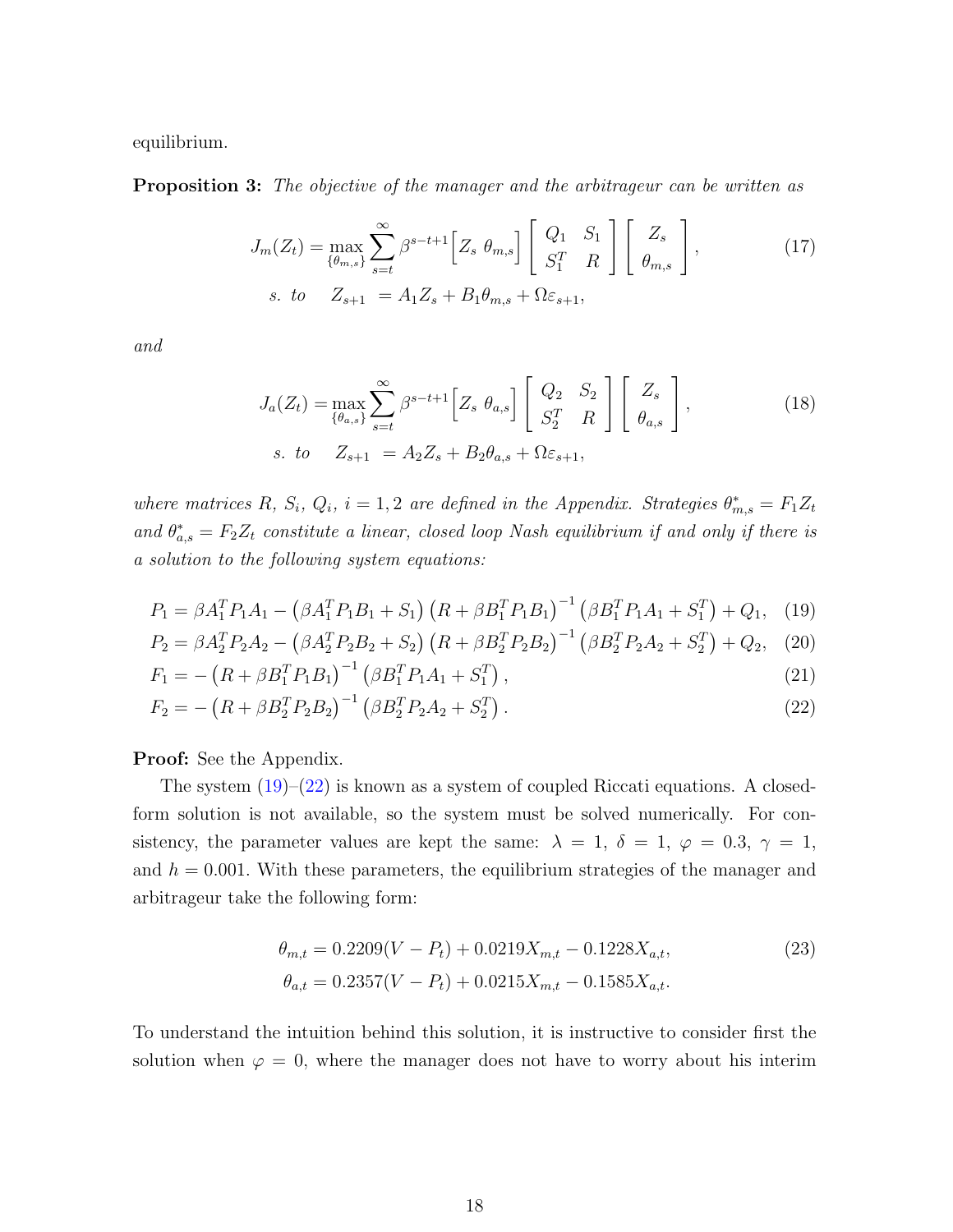performance. In this case, the trading strategies take the following form:

<span id="page-20-1"></span>
$$
\theta_{m,t} = 0.2180(V - P_t) - 0.1157X_{a,t},
$$
  
\n
$$
\theta_{a,t} = 0.2287(V - P_t) - 0.1479X_{a,t}.
$$
\n(24)

Because the manager does not need to worry about his interim performance, and does not have any holding costs, the size of his position is no longer a state variable.

Figure [7](#page-20-0) shows the equilibrium dynamics, in the absence of random shocks, when the manager and arbitrageur learn V at the same time,  $t = 0$ , and follow strategies [\(24\)](#page-20-1). Unlike the case when the manager trades alone, now the arbitrage spread decreases to zero almost instantaneously as both the manager and the arbitrageur compete with each other for the trading profits. Inspection of  $(24)$  reveals that the arbitrageur is more aggressive at eliminating the arbitrage spread than the manager. This might seem surprising, since it is the arbitrageur who has the holding costs; therefore, it is she who might be expected to trade more cautiously. The dynamics of the arbitrage positions provide an explanation for this apparently surprising result. While the manager's arbitrage position monotonically increases over time, the arbitrageur's position exhibits a reversal. After quickly building up the position in the risky asset, the arbitrageur gradually sells it to the manager. Exploiting predictability in the manager's large trading program, the arbitrageur is able to effectively front-run the manager's trading orders.

**Figure 7:** Nash equilibrium ( $\varphi = 0$ )

<span id="page-20-0"></span>

Figure [7](#page-20-0) shows the equilibrium dynamics of the arbitrage spread and positions in the risky asset of the manager and the arbitrageur when both learn V at the same time,  $t = 0$ . The parameters are set as follows:  $V - P_0 = 1$ ,  $\delta = 0.001$ ,  $\lambda = 1$ , and  $\gamma = 0.001$ .

When  $\varphi > 0$ , so the manager's compensation depends on his interim performance, the size of his risky position becomes a state variable. Similar to what happens when he is alone in the market, incentives to show good interim performance make the manager trade more aggressively to accelerate booking of trading gains. More aggressive trading by the manage, in turn, leads to more aggressive trading by the arbitrageur. Figure [8](#page-21-0)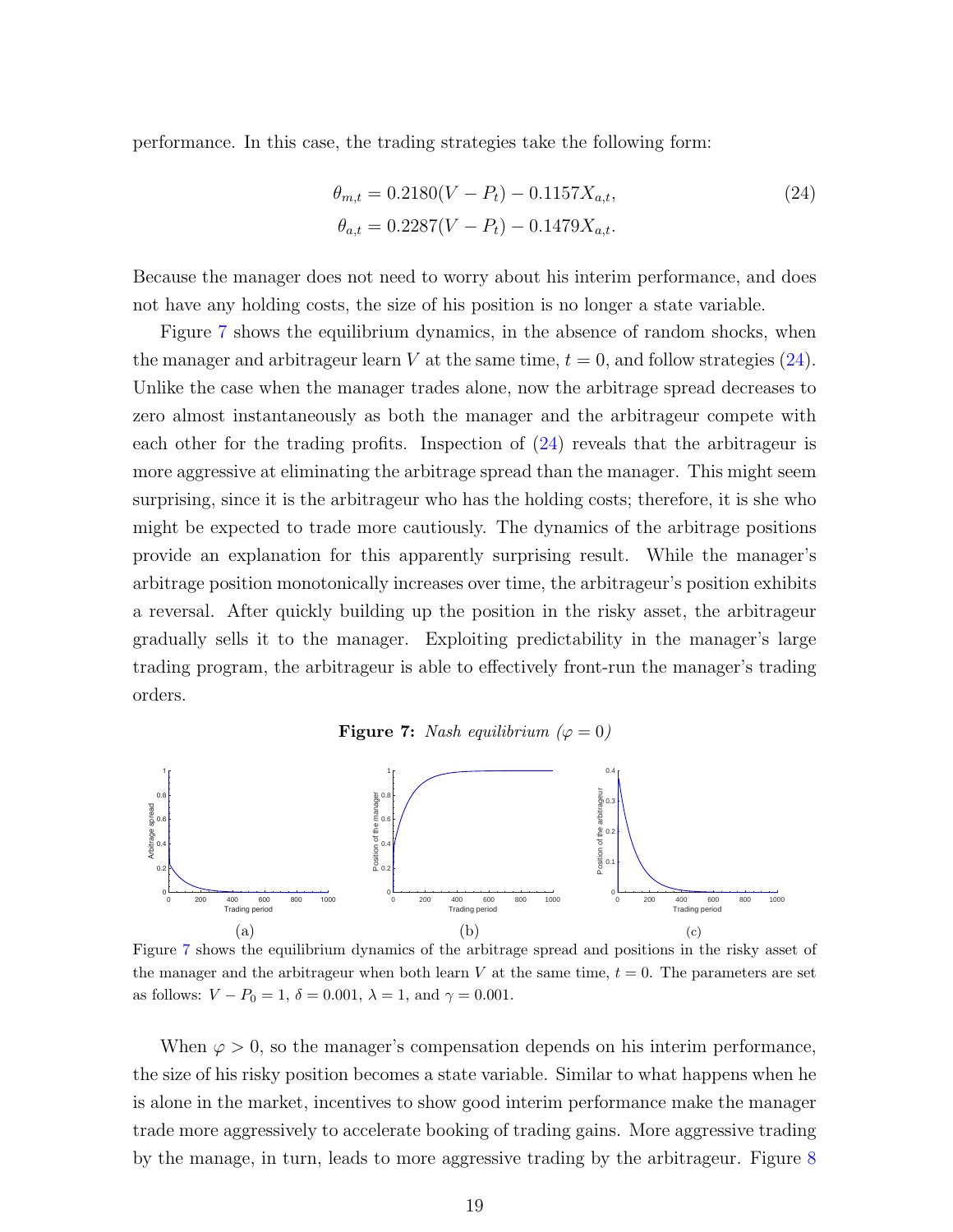shows the equilibrium dynamics, in the absence of random shocks, when the manager and arbitrageur learn V at the same time,  $t = 0$ , and follow strategies [\(23\)](#page-19-2). Similar to the case of  $\varphi = 0$ , the arbitrageur front-runs the manager in the beginning, only to unload her risky position to the manager later. But unlike the case of  $\varphi = 0$ , the steady-state arbitrage spread is now negative, and the arbitrageur is short the risky asset.

Figure 8: Nash equilibrium ( $\varphi = 0.3$ )

<span id="page-21-0"></span>

Figure [8](#page-21-0) shows the equilibrium dynamics of the arbitrage spread and positions in the risky asset of the manager and the arbitrageur when both learn V at the same time,  $t = 0$ . The parameters are set as follows:  $V - P_0 = 1$ ,  $\delta = 0.001$ ,  $\lambda = 1$ , and  $\gamma = 0.001$ .

Because price impact is permanent, in the absence of random shocks, the sum  $V - P_t + \lambda (X_{m,t} + X_{a,t})$  stays constant over time. Hence, one eigenvalue of matrix  $I + B_1F_1 + B_2F_2$  that governs the evolution of the vector of state variables  $Z_t$  is equal to 1. It can be verified that the other two eigenvalues of matrix  $I + B_1F_1 + B_2F_2$  are less than 1 in modulus. Therefore, the steady state is the same for all initial states that have the same value of  $V - P_0 + \lambda (X_{m,0} + X_{a,0})$ . In particular, it is the same for the case in which the arbitrageur learns  $V$  at the same time as the manager, or when she learns it sometime after the manager.

#### Figure 9: Equilibrium

<span id="page-21-1"></span>

Figure [9](#page-21-1) shows the equilibrium dynamics of the arbitrage spread and positions in the risky asset of the manager and the arbitrageur when the arbitrageur learns  $V$  after the manager. The parameters are set as follows:  $V - P_0 = 1$ ,  $\delta = 0.001$ ,  $\lambda = 1$ , and  $\gamma = 0.001$ .

Figure [9](#page-21-1) shows the equilibrium dynamics when the arbitrageur learns V after the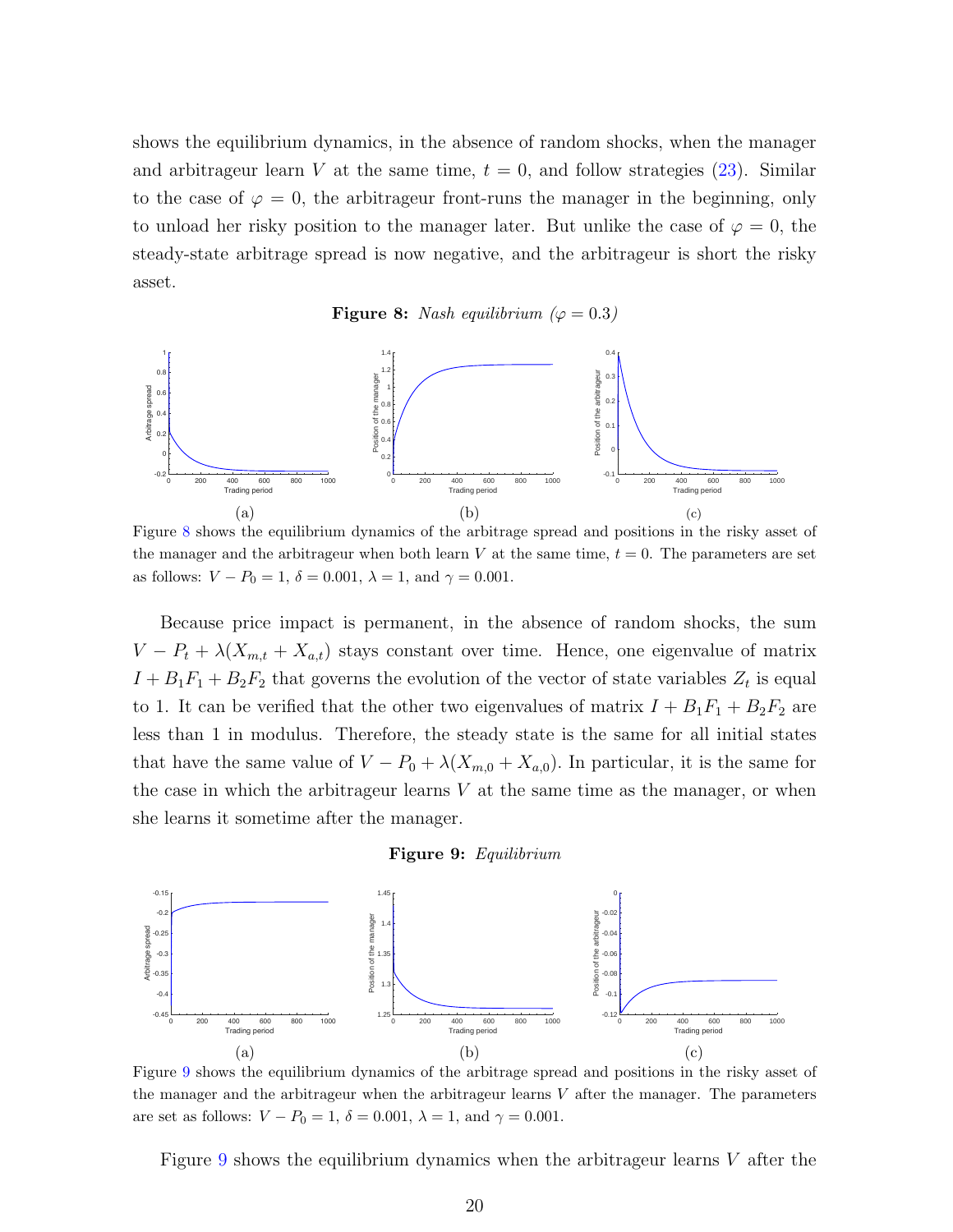manager's position and arbitrage spread converge to their steady-state values when the manager is alone in the market. As before, there is a short initial stage in which the absolute value of the arbitrage spread sharply decreases. During this stage the arbitrageur quickly establishes a short position. Faced with an aggressive trading program by the arbitrageur, the manager revises his strategy and scales down his risky position. Again, faced with predictable changes in the price, the arbitrageur front-runs the manager—she quickly establishes an oversize short position and then gradually reduces it.

#### 3.3. Stealth vs. Open Trading

Figures [6](#page-17-1) and [9](#page-21-1) show that the equilibrium dynamics are very different in the cases of stealth and open trading. In the stealth trading case, the manager's position grows, and the arbitrage spread widens. This is in contrast to the case of open trading, in which the manager scales down his position and the arbitrage spread gets significantly reduced. Hence, the two cases have very different implications for market efficiency. In the case of stealth trading, mispricing can persist for a long time; whereas in the open trading case, the market gets more and more efficient as more arbitrageurs find out about the mispricing. Because the arbitrageur can always reveal her presence to the manager, the question becomes whether she will ever find it to her advantage to trade secretly.

To answer this question, I compare the value function of the arbitrageur in the two cases. The value function is given by

$$
J_a = Z_0^* P_a Z_0 + \frac{\beta \sigma_\varepsilon^2}{1 - \beta} \Omega^* P_a \Omega,\tag{25}
$$

where  $Z_0$  is an initial vector of state variables, and  $P_a$  is the solution to Riccati equation [\(10\)](#page-16-1) when the arbitrageur trades in the stealth mode, and to coupled Riccati equation [\(19\)](#page-19-0) when the manager and arbitrageur are aware of each other. The respective solution matrices are given below:

$$
\left(\begin{array}{ccc} 0.411 & 0.127 & 0.022 \\ 0.127 & 0.061 & 0.156 \\ 0.022 & 0.156 & -0.003 \end{array}\right), \quad \left(\begin{array}{ccc} 0.153 & 0.017 & -0.061 \\ 0.017 & 0.053 & 0.043 \\ -0.061 & 0.043 & -0.247 \end{array}\right).
$$

It can be directly verified that for any initial state where the arbitrageur starts with zero holdings of the risky asset, her utility is positive in both cases and is higher than in the case when the manager is oblivious of her trading. By revealing her presence to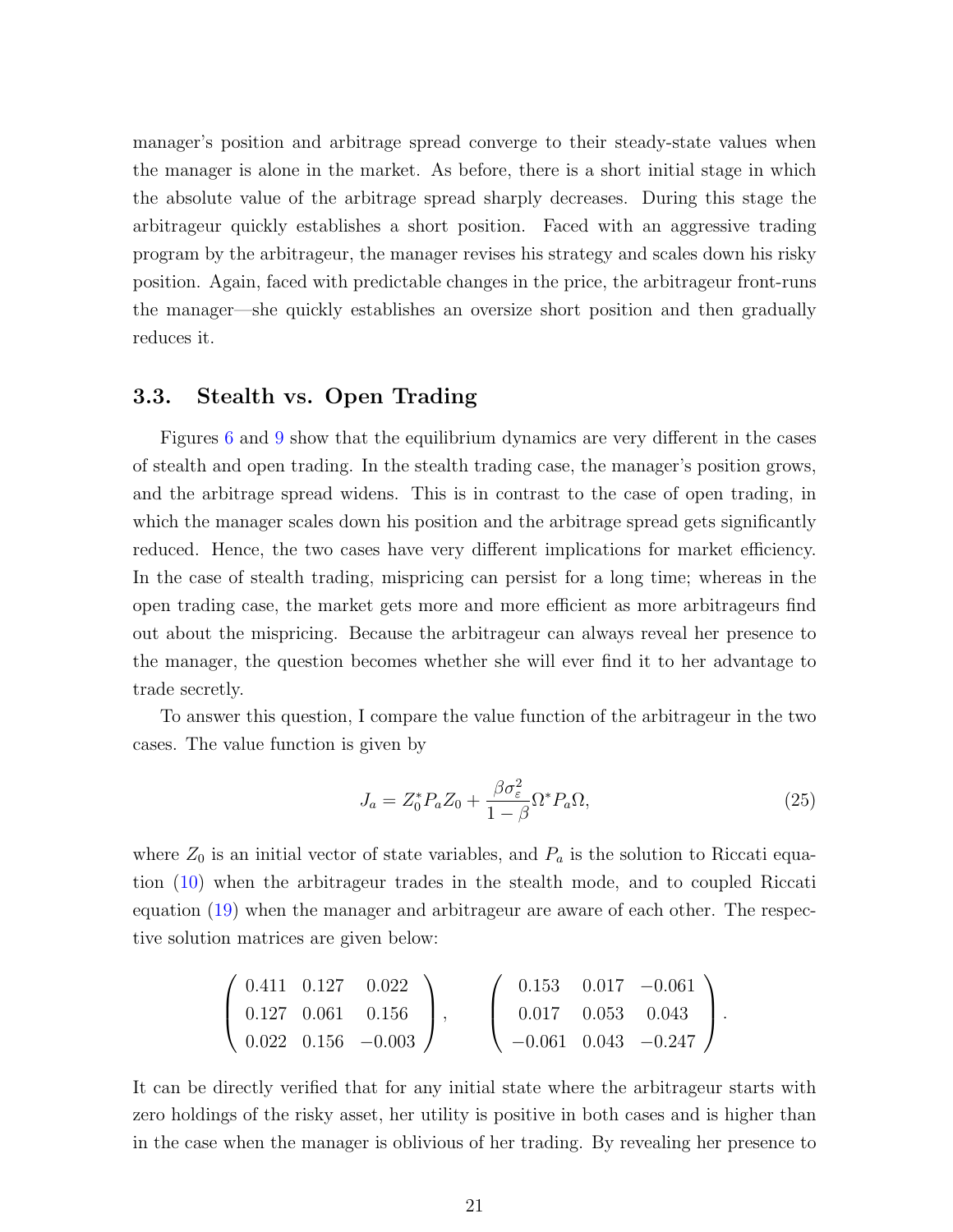the manager, the arbitrageur makes the manager quickly scale down his risky position. As a result, the arbitrage spread gets reduced, which has a negative effect on the arbitrageur's profit. Thus, the arbitrageur who only cares about the final profit would always enter the market and would never want to reveal herself.

The above conclusion, however, crucially depends on the ability of the arbitrageur to maintain her arbitrage position over the course of the arbitrage. Figure [10,](#page-23-0) Panel (a) shows the marked-to-market profit of the arbitrageur when she learns V after the manager and trades secretly from the manager in the absence of random shocks. The marked-to-market profit stays negative over the course of the arbitrage, except for a short initial period. Thus, the arbitrageur realizes her profits only when the arbitrage is closed. If the arbitrageur draws her capital from outside investors who are unwilling tolerate losses, then the arbitrageur will have to liquidate her position prematurely, and her trades would result in losses. Thus, trading secretly against the manager may not be a viable strategy for the arbitrageur in these circumstances.

#### Figure 10: Marked-to-market profit

<span id="page-23-0"></span>

Figure [10](#page-23-0) shows the marked-to-market (MtM) profit of the arbitrageur when she trades secretly from the manager (Panel (a)) and when both the manager and arbitrageur are aware of each other (Panel (b)). The trading starts after the manager reaches the steady state studied in Section [2.](#page-9-0) The parameters are set as follows:  $V - P_0 = 1$ ,  $\delta = 1$ ,  $h = 0.001$ ,  $\lambda = 1$ , and  $\gamma = 1$ .

Panel (b) shows the marked-to-market profit of the arbitrageur in the open trading case. In contrast to what occurs in stealth trading, the marked-to-market profit stays positive for all periods. The above result may therefore suggest that the arbitrageur who has to worry about her interim performance will have incentive to reveal her presence before entering the market. This view, however, neglects to consider the fact that the incentive to show good interim performance weakens the arbitrageur's market power.

Whenever the arbitrageur enters the market and starts trading, the manager is worse off compared when he is alone in the market. Therefore, the manager is better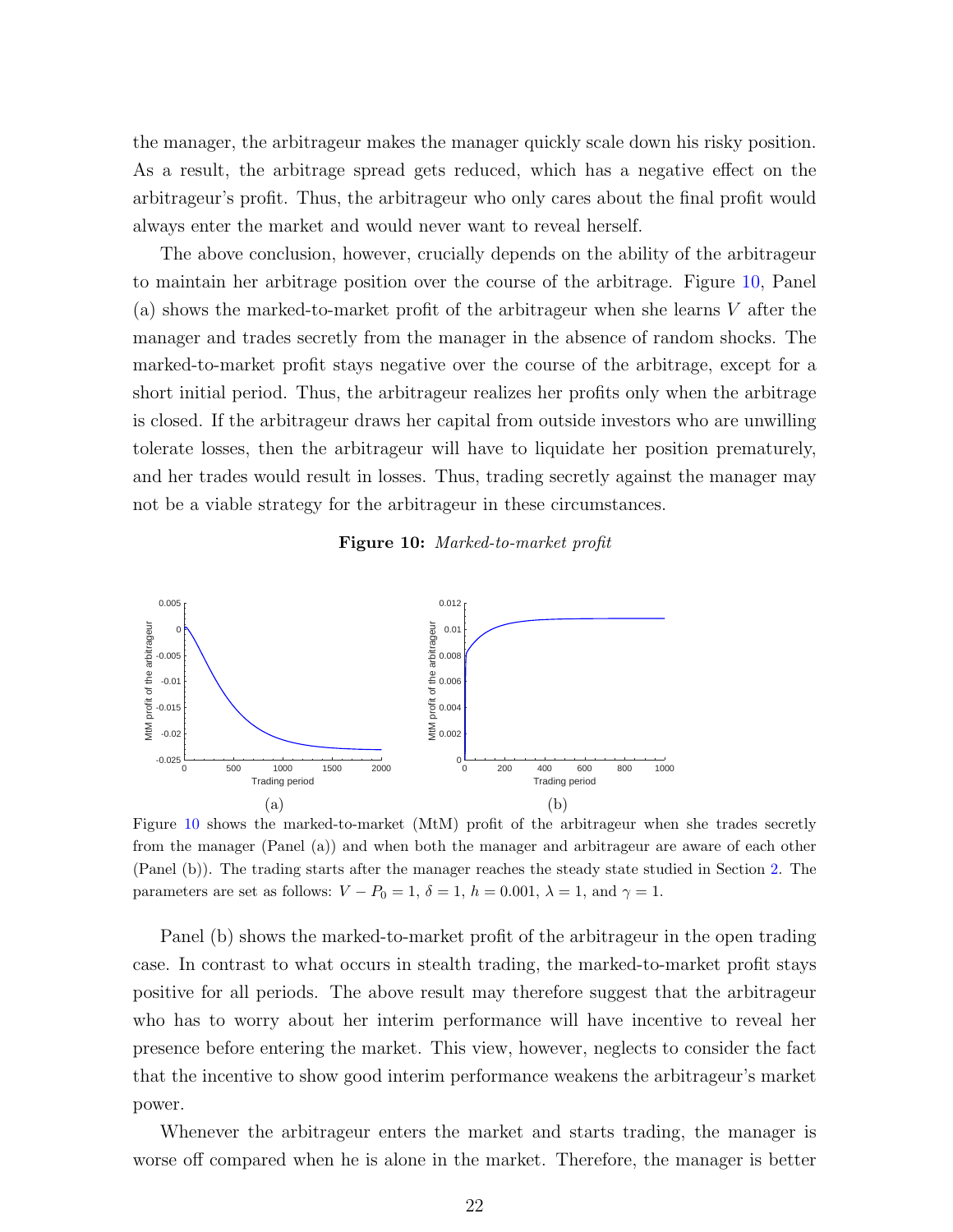off if he can commit to trading strategies that deter the arbitrageur's entrance. If the arbitrageur does not need to be concerned about her interim performance, there is little the manager can do to prevent her from from entering, since every trade against nonzero arbitrage spread eventually results in profit for the arbitrageur. But if the arbitrageur cannot tolerate interim losses, she becomes vulnerable to the manager's aggressive trading strategies.

To show that this is indeed the case, suppose that there are no random fluctuations in the price. As before, the arbitrageur incurs holding costs and maximizes her final profit, but with an additional constraint that the arbitrageur's fund is terminated whenever her interim profit turns negative. While this is obviously a strong assumption that can be relaxed, it significantly simplifies the analysis and makes interpretation as clear as possible. Also, for simplicity, suppose that upon termination, the fund liquidates its entire position at once, and the manager incurs liquidation costs  $\chi > 0$ .

Let  $\tau_a$  be a stopping time when the fund is terminated:

<span id="page-24-2"></span><span id="page-24-1"></span>
$$
\tau_a = \min\{s \le \tau : W_{a,s} < 0\},\tag{26}
$$

where  $W_{a,s}$  is marked-to-market profit of the arbitrageur. The manager solves

$$
J_m = \max_{\{\theta_{m,s;s\ge t}\}} E_t \left[ \sum_{s=t}^{\tau-1} \psi_\pi (V - P_{s+1}) \theta_{m,s} + \psi_\omega ph(W_{m,s+1} - W_{m,t}) \right]
$$
(27)  
s. t.  $P_{s+1} = \begin{cases} P_s + \lambda(\theta_{m,s} + \theta_{a,s}^*), & \text{if } W_{a,s} \ge 0, \\ P_s + \lambda(\theta_{m,s} - X_{a,s}), & \text{if } W_{a,s} < 0, \end{cases}$   
 $X_{m,s+1} = X_{m,s} + \theta_{m,s},$   
 $W_{m,s+1} = W_{m,s} + X_s (P_{s+1} - P_s),$ 

and the arbitrageur solves

$$
J_a = \max_{\{\theta_{a,s}\}} E_t \left[ 1_{(\tau_a \geq \tau - 1)} \sum_{s=t}^{\tau - 1} [(V - P_{s+1})\theta_{a,s} - \gamma h X_{a,s}^2] - 1_{(\tau_a < \tau - 1)} \chi \right], \tag{28}
$$
\n
$$
\text{s. t} \quad P_{s+1} = \begin{cases} P_s + \lambda(\theta_{m,s} + \theta_{a,s}^*), & \text{if} \quad W_{a,s} \ge 0, \\ P_s + \lambda(\theta_{m,s} - X_{a,s}), & \text{if} \quad W_{a,s} < 0, \end{cases}
$$
\n
$$
X_{a,s+1} = X_{a,s} + \theta_{a,s}, \qquad W_{a,s+1} = W_{a,s} + X_{a,s} (P_{s+1} - P_s), \quad W_{a,0} = 0.
$$

<span id="page-24-0"></span>This lead us to Proposition [4.](#page-24-0)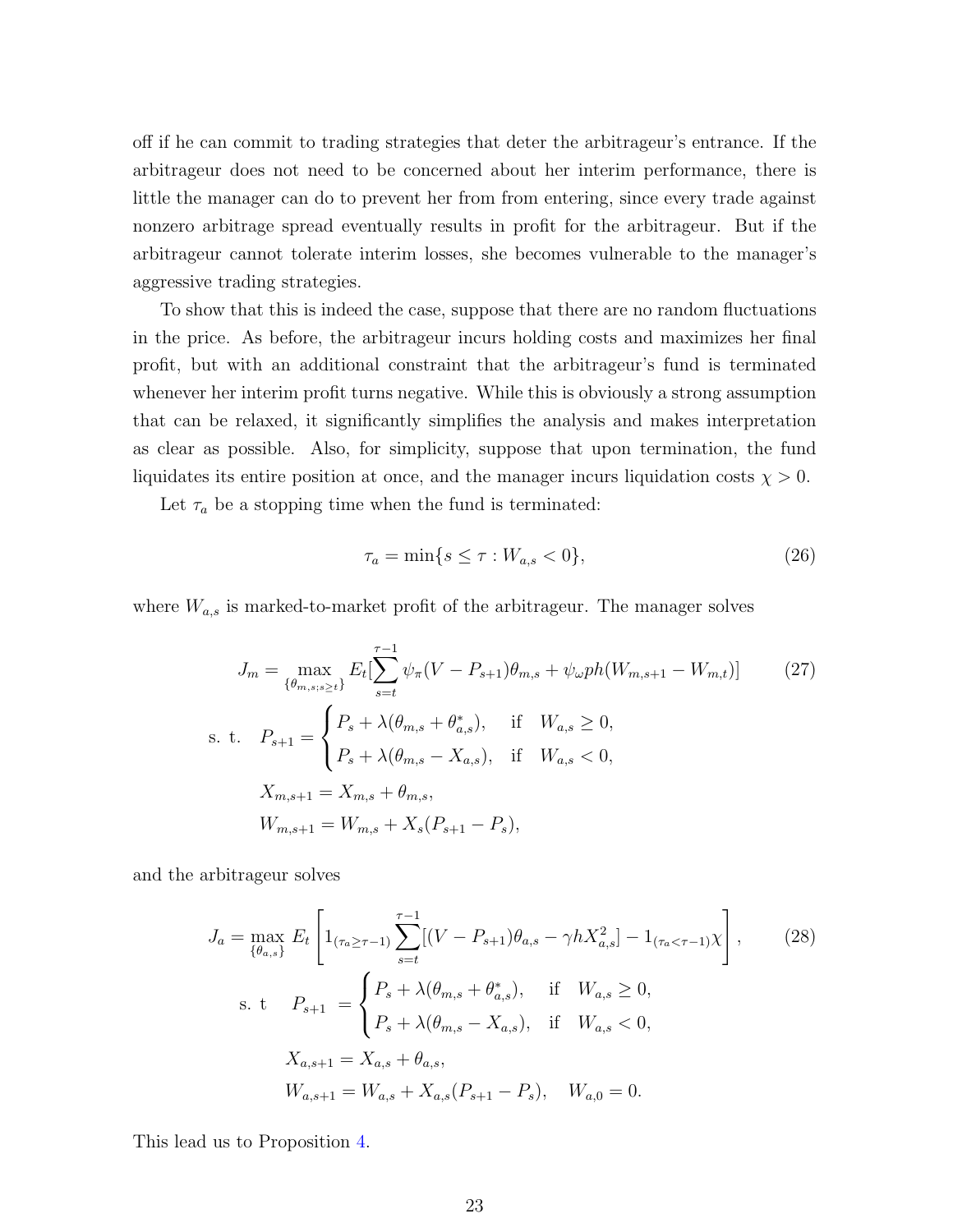Proposition 4: Suppose the manager and and arbitrageur solve problems [\(27\)](#page-24-1) and  $(28)$ , and the arbitrageur learns V after the manager reaches his steady state. Suppose, too, that

<span id="page-25-1"></span>
$$
(1 - \delta h)\chi > \max_{\theta} h \left[ \delta (V - P_0 - \lambda \theta) \theta - \gamma \theta^2 \right].
$$
 (29)

Then, the only pure strategy equilibrium is where the arbitrageur does not enter the market.

#### Proof: See the Appendix.

In the corresponding proof, I show that it is always in the interest of the manager to trade aggressively and ensure that the arbitrageur's fund is liquidated right after she enters the market. Because the manager does not know when the arbitrageur arrives to the market, he becomes aware of the arbitrageur and reacts to her actions only after she enters. Therefore, the arbitrageur avoids fund liquidation only if the arbitrage closes in the next period after she enters the market. The probability of this event is  $\delta h$ . The expected profit of the arbitrageur, net of holding costs, is therefore

$$
\delta h(V - P_0 - \lambda \theta)\theta - \gamma h \theta^2. \tag{30}
$$

Condition [\(29\)](#page-25-1) ensures that the expected profit over one trading period is less than the expected cost of liquidation—a mild condition. As the length of the period goes to zero, so does the expected profit.

### <span id="page-25-0"></span>4. Conclusions

This paper studies incentives and trading decisions of a "whale" fund manager who can take concentrated bets in an illiquid market and who cares about both interim and long-term performance. It shows that by using his market power, and the price impact of his trades, he can mitigate the effect of negative shocks on the value of his position, which can help him complete the arbitrage. But this practice also can trap him into building an outsized arbitrage position. Trying to defend this position, he may find it optimal to acquire assets above their fundamental value, which can lead to large losses to investors and prolonged mispricing in the market. Other arbitrageurs may be ineffective at eliminating mispricing caused by the "whale," and may contribute to even larger mispricing.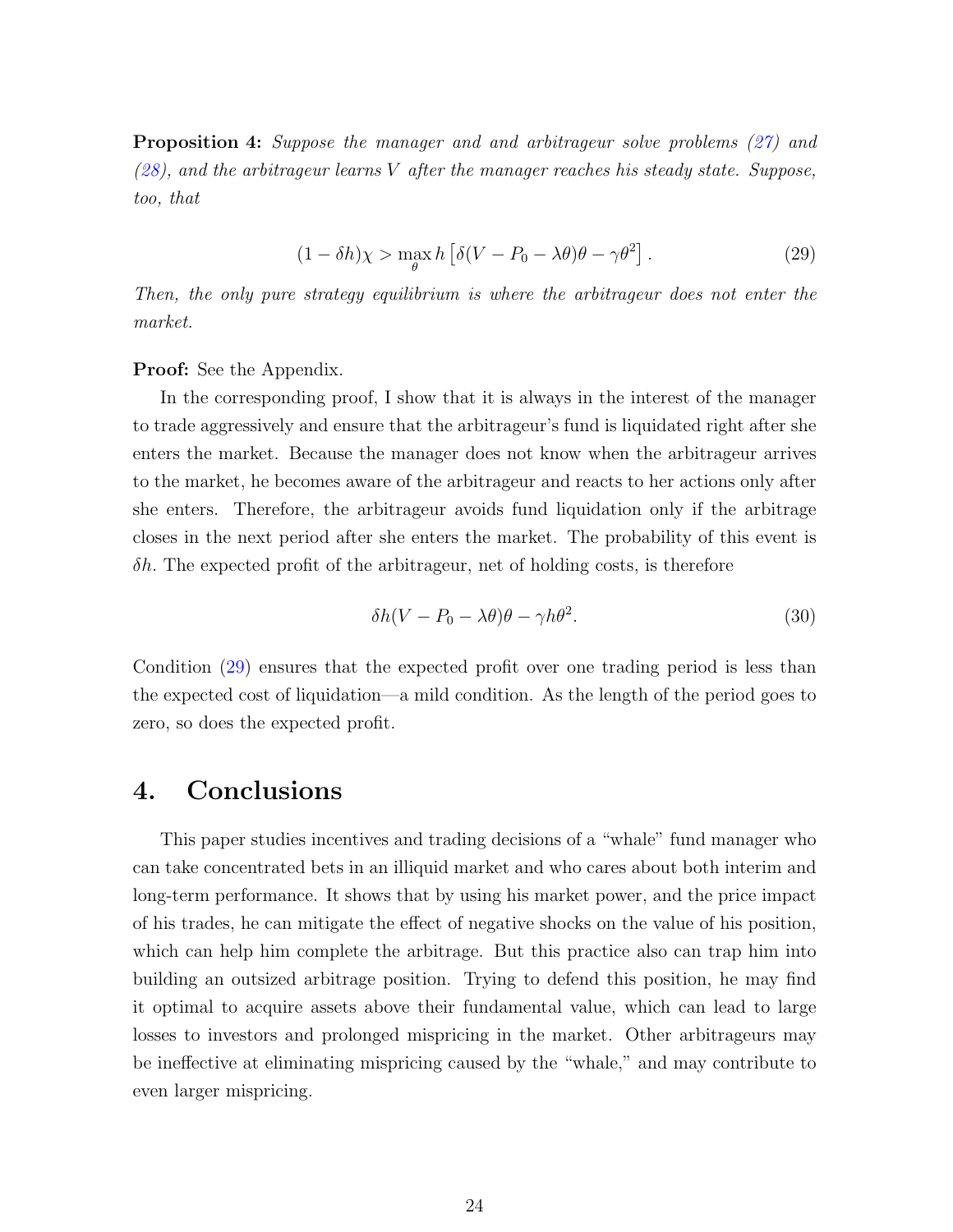# References

- <span id="page-26-4"></span>Acharya, V., M. Pagano, and P. Volpin, 2016, "Seeking alpha: Excess risk taking and competition for managerial talent," Review of Financial Studies, 29, 2565–2599.
- <span id="page-26-7"></span>Allen, F. and Gale, D. (1992). "Stock price manipulation," Review of Financial Studies, 5, 503–529.
- <span id="page-26-11"></span>Anderson, E. W., Hansen L. P., McGrattan E. R., and T. J. Sargent, (1996). "Mechanics of Forming and Estimating Dynamic Linear Economies." In Hans M. Amman, David A. Kendrick, and John Rust (eds.), Handbook of Computational Economics, Vol. 1, Handbooks in Economics, Vol. 13. Amsterdam: Elsevier Science, North-Holland, pp. 171–252.
- <span id="page-26-3"></span>Attari, A., A. S. Mello, and M. E. Ruckes, (2005). "Arbitraging Arbitrageurs," *Journal* of Finance, 60, 2471–511.
- <span id="page-26-1"></span>Ben-David I., F. Franzoni, A. Landier, and R. Moussawi, (2013). "Do Hedge Funds Manipulate Stock Prices?" Journal of Finance, 68, 2383–2434.
- <span id="page-26-10"></span>Bertsimas, D. and A. W. Lo, (1998). "Optimal control of execution costs," Journal of Financial Markets, 1, 1–50.
- <span id="page-26-2"></span>Brunnermeier, M. K., and L. H. Pedersen, (2005). "Predatory Trading," Journal of Finance, 60, 1825–63.
- <span id="page-26-8"></span>Chakraborty, A. and Yilmaz, B. (2004). "Informed manipulation," Journal of Economic Theory 114, 132–152.
- <span id="page-26-0"></span>Carhart, M., R. Kaniel, D. Musto, and A. Reed, (2002). "Leaning for the Tape: Evidence of Gaming Behavior in Equity Mutual Funds," Journal of Finance, 57, 661– 693.
- <span id="page-26-9"></span>Carlin, B., M. Lobo, and S. Viswanathan, (2007). "Episodic Liquidity Crises: Cooperative and Predatory Trading," Journal of Finance, 62, 2235–2274.
- <span id="page-26-6"></span>Dasgupta, A., A. Prat, and M. Verardo, (2010). "The Price Impact of Institutional Herding," Review of Financial Studies, 24, 892-925.
- <span id="page-26-5"></span>DeMarzo P., D. Livdan, and A. Tchistyi, (2013). "Risking other people's money: Gambling, limited liability, and optimal incentives," Working Paper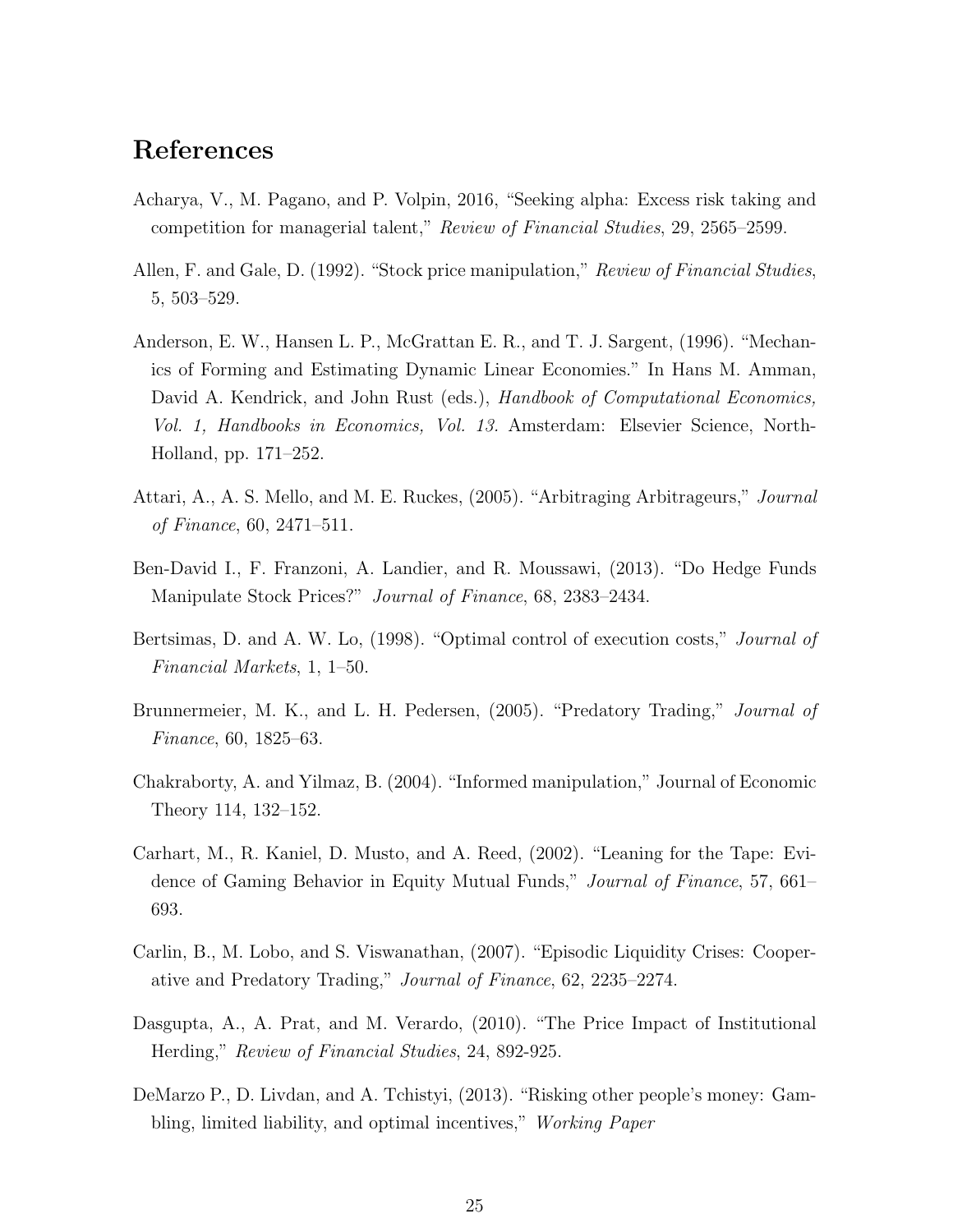- <span id="page-27-11"></span>Du, S. and H. Zhu (2017) "What is the Optimal Trading Frequency in Financial Markets" Review of Economic Studies, 84, 1606–1651.
- <span id="page-27-1"></span>Getmansky, M., A.W. Lo and I. Makarov, 2004, "An econometric model of serial correla-tion and illiquidity in hedge fund returns," Journal of Financial Economics, 74, 529–610.
- <span id="page-27-8"></span>Gromb, D. and D. Vayanos, (2002). "Equilibrium and welfare in markets with financially constrained arbitrageurs," Journal of Financial Economics 66, 361–407.
- <span id="page-27-10"></span>Huberman G. and W. Stanzl, (2004). "Price Manipulation and Quasi-Arbitrage." Econometrica, 72, 1247–1275.
- <span id="page-27-6"></span>Kyle A.S, and Viswanathan V. (2008). "Price manipulation in financial markets: how to define illegal price manipulation," American Economic Review, 98, 274–279.
- <span id="page-27-13"></span>Malamud, S. and M. Rostek, (2017). "Decentralized Exchange," American Economic Review, 107, 3320–3362.
- <span id="page-27-3"></span>Makarov, I. and G. Plantin, (2015). "Rewarding Trading Skills Without Inducing Gambling," Journal of Finance, 70, 925–962.
- <span id="page-27-2"></span>Milbrandt, K., (2012). "Level 3 Assets: Booking Profits, Concealing Losses," Review of Financial Studies, 25, 55–95.
- <span id="page-27-4"></span>Moreira A., (2019). "Capital Immobility and the Reach for Yield," *Journal of Economic* Theory, 183, 907–951.
- <span id="page-27-9"></span>Obizhaeva, A. and J. Wang, (2006). "Optimal trading strategy and supply/demand dynamics." Journal of Financial Markets, 16, 1–32.
- <span id="page-27-0"></span>Shleifer, A. and R. Vishny, (1997). "The limits of arbitrage," Journal of Finance 52, 35–55.
- <span id="page-27-7"></span>Spatt, C., (2014). "Security Market Manipulation," Annual Review of Financial Economics, 6, 405–418.
- <span id="page-27-5"></span>Van Bommel, J. (2003). "Rumors," Journal of Finance, 58, 1499–1519.
- <span id="page-27-12"></span>Vives, X., (2011). "Strategic Supply Function Competition with Private Information," Econometrica, 79, 1919–1966.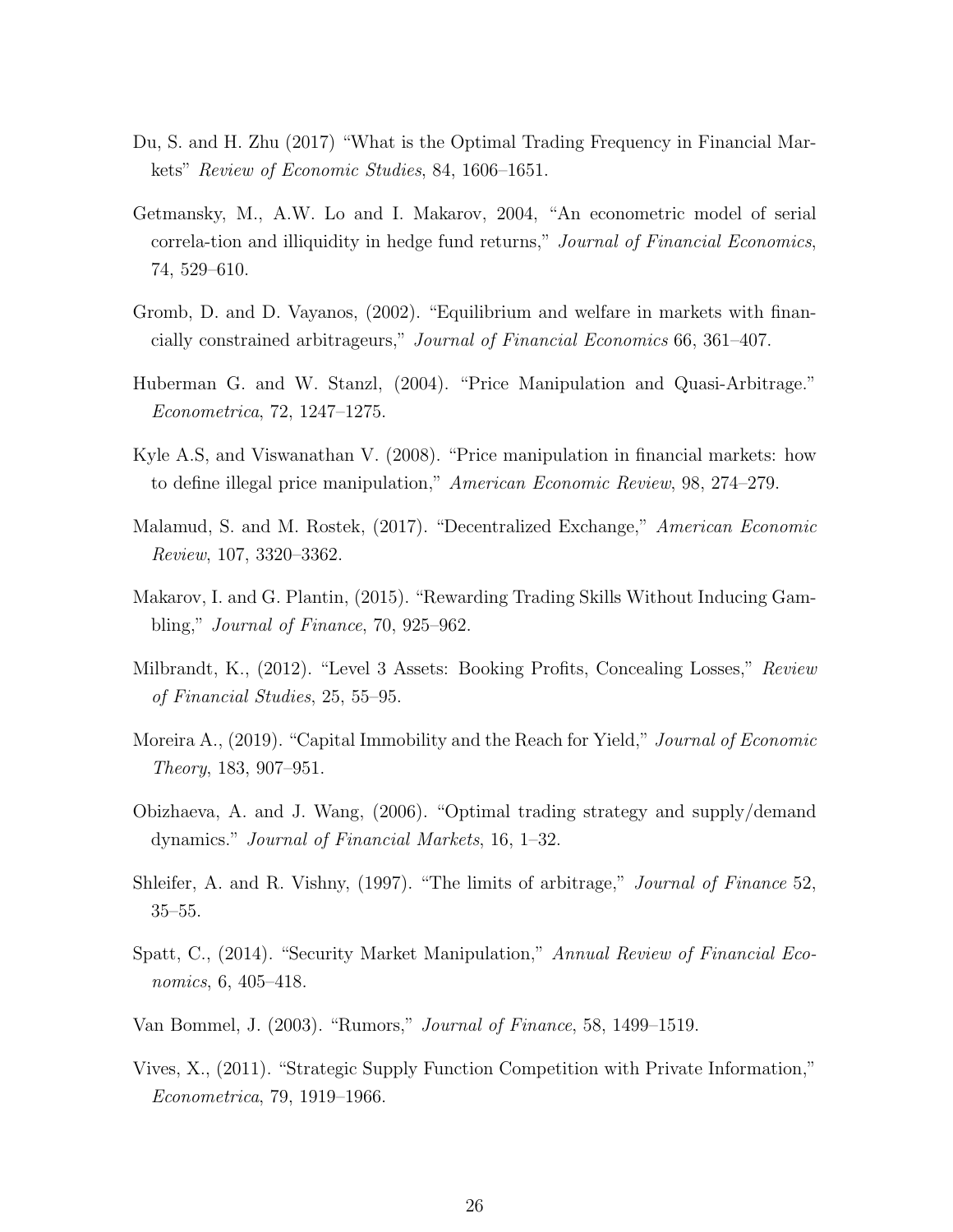# Appendix. Proofs

**Proof of Proposition [1:](#page-9-1)** Because  $\tau$  follows geometric distribution the manager's problem [\(1\)](#page-7-1) can be written as

$$
\max_{\{\theta_s\}} E_t \sum_{s=t}^{\infty} \beta^{s-t+1} \left( \psi_\pi (V - P_{s+1}) \theta_s + \psi_\omega p h (W_{s+1} - W_t) \right),
$$
  
s. t. 
$$
P_{s+1} = P_s + \lambda (\theta_s + \varepsilon_{s+1}),
$$

$$
X_{s+1} = X_s + \theta_s,
$$

$$
W_{s+1} = W_s + X_s (P_{s+1} - P_s),
$$

where  $\beta = 1 - \delta h$ . Note that

$$
E_t \sum_{s=t}^{\infty} \beta^{s-t+1} (W_{s+1} - W_t) = E_t \sum_{s=t}^{\infty} \beta^{s-t+1} \left( \lambda \sum_{i=t}^s X_i \theta_i \right) =
$$

$$
\frac{1}{1 - \beta} E_t \left( \lambda \sum_{s=t}^{\infty} \beta^{s-t+1} X_s \theta_s \right).
$$

Thus, we can write the manager's problem as

$$
\left(\max_{\{\theta_s\}} \psi_{\pi} E_t \left[\sum_{s=t+1}^{\infty} \beta^{s-t} \left((V - P_s)\theta_s + \lambda \varphi X_{s-1}\theta_s\right)\right]\right),\right.
$$

where

$$
\varphi = \frac{\psi_{\omega}p}{\psi_{\pi}\delta}.
$$

Define  $J(P_t, X_t)$  as:

$$
J(P_t, X_t) = \max_{\{\theta_s\}} E_t \left[ \sum_{s=t}^{\infty} \beta^{s-t} \left( (V - P_{s+1}) \theta_s + \lambda \varphi X_s \theta_s \right) \right].
$$

The optimal trading strategy  $\{\theta_s^*\}_{s=t}^{\tau-1}$  is a solution to the following Bellman equation:

<span id="page-28-0"></span>
$$
J(P_t, X_t) = \max_{\theta_t} \left\{ (V - P_t + \lambda \varphi X_t) \theta_t - \lambda \theta_t^2 + \beta E_t [J(P_t + \lambda(\theta_t + \varepsilon_{t+1}), X_t + \theta_t)] \right\}.
$$
 (A1)

Conjecture that:

$$
J(P_t, X_t) = a(V - P_t + \lambda \varphi X_t)^2 + b.
$$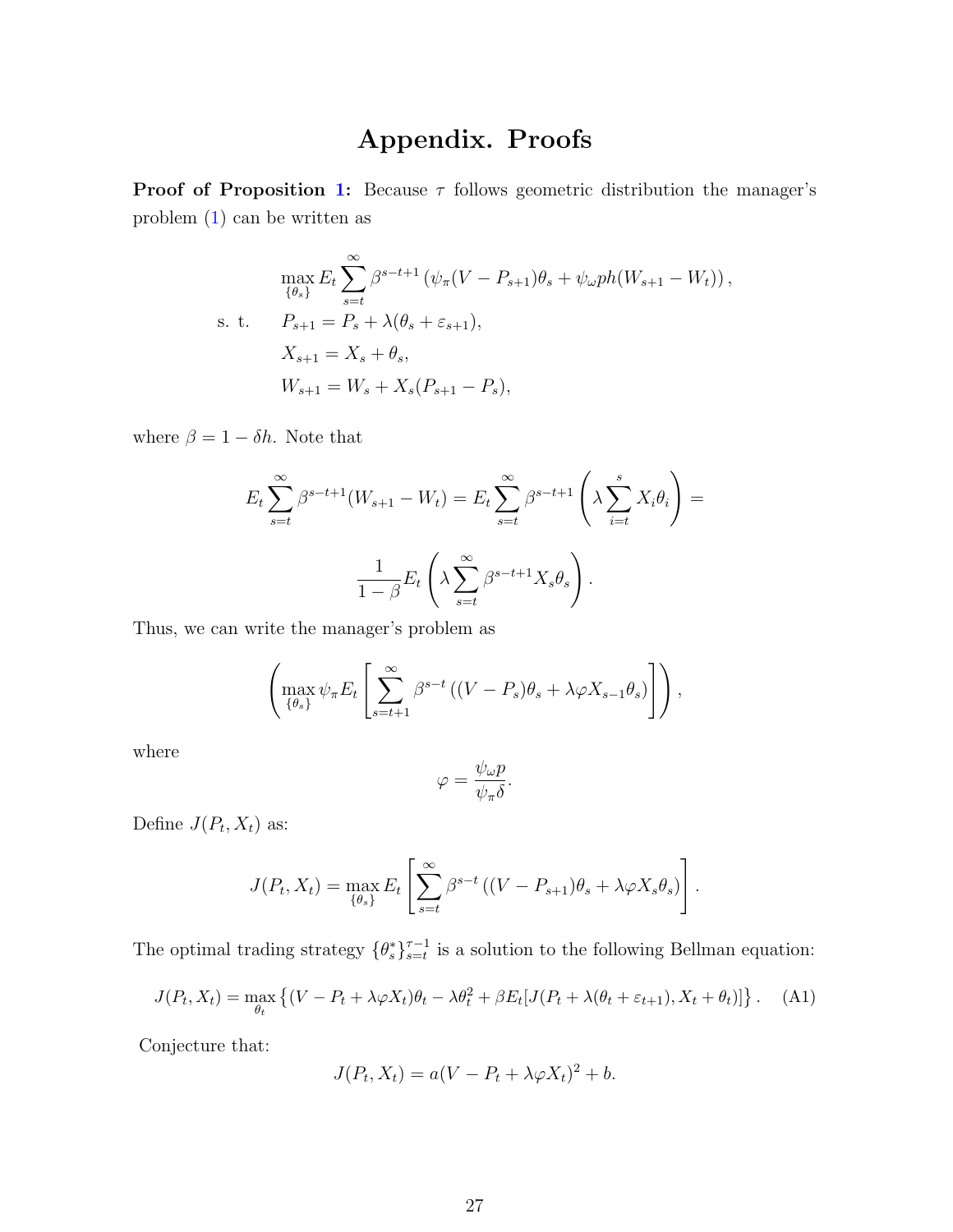The first-order condition implies that

<span id="page-29-0"></span>
$$
\theta_t = \frac{1 - 2a\beta\lambda(1 - \varphi)}{2\lambda(1 - a\beta\lambda(1 - \varphi)^2)}(V - P_t + \lambda\varphi X_t).
$$
 (A2)

Substituting  $(A2)$  back into  $(A1)$ , we obtain equations for a and b:

<span id="page-29-1"></span>
$$
a = \frac{1 + 4a\beta\lambda\varphi}{4\lambda(1 - a\beta\lambda(1 - \varphi)^2)},
$$
\n(A3)

$$
b = \frac{a\beta\lambda^2\sigma_{\varepsilon}^2}{1-\beta}.\tag{A4}
$$

Equation [\(A3\)](#page-29-1) has two solutions, but only one solution results in a stable control:

<span id="page-29-2"></span>
$$
a = \frac{1}{2\lambda \left(1 - \beta \varphi + \sqrt{\left(1 - \beta\right)\left(1 - \beta \varphi^2\right)}\right)}.\tag{A5}
$$

Substituting  $(A5)$  back into  $(A2)$ , we obtain the optimal trading strategy  $\theta^*$ :

$$
\theta_t^* = \frac{V - P_t + \lambda \varphi X_t}{\lambda \left( 1 + \sqrt{\frac{1 - \beta \varphi^2}{1 - \beta}} \right)}.
$$
 Q.E.D.

Proof of Proposition [2:](#page-16-0) Following similar steps as in the proof of Proposition [1,](#page-9-1) one can write the objective of the arbitrageur as:

<span id="page-29-3"></span>
$$
J_a = \max_{\{\theta_{a,s}\}} \qquad E_t \left[ \sum_{s=t}^{\infty} \beta^{s-t+1} \left( (V - P_{s+1}) \theta_{a,s} - \gamma X_{a,s}^2 \right) \right]
$$
\n
$$
\text{s. t.} \qquad P_{s+1} = P_s + \lambda (\theta_s^* + \theta_{a,s} + \varepsilon_{s+1}),
$$
\n
$$
X_{s+1} = X_s + \theta_s^*,
$$
\n
$$
X_{a,s+1} = X_{a,s} + \theta_{a,s}.
$$
\n(A6)

Since

$$
\theta_s^* = \frac{V-P_s + \lambda \varphi X_s}{\lambda \left(1 + \sqrt{\frac{1-\beta \varphi^2}{1-\beta}}\right)},
$$

the objective  $(A6)$  can be written as follows:

$$
J_a = \max_{\{\theta_{a,s}\}} \sum_{s=t}^{\infty} \beta^{s-t+1} \left[ Z_s^T \theta_{a,s} \right] \left[ \begin{array}{cc} Q & S \\ S^T & R \end{array} \right] \left[ \begin{array}{c} Z_s \\ \theta_{a,s} \end{array} \right],\tag{A7}
$$
\n
$$
\text{s. t.} \quad Z_{s+1} = AZ_s + B\theta_{a,s} + \Omega \varepsilon_{s+1},
$$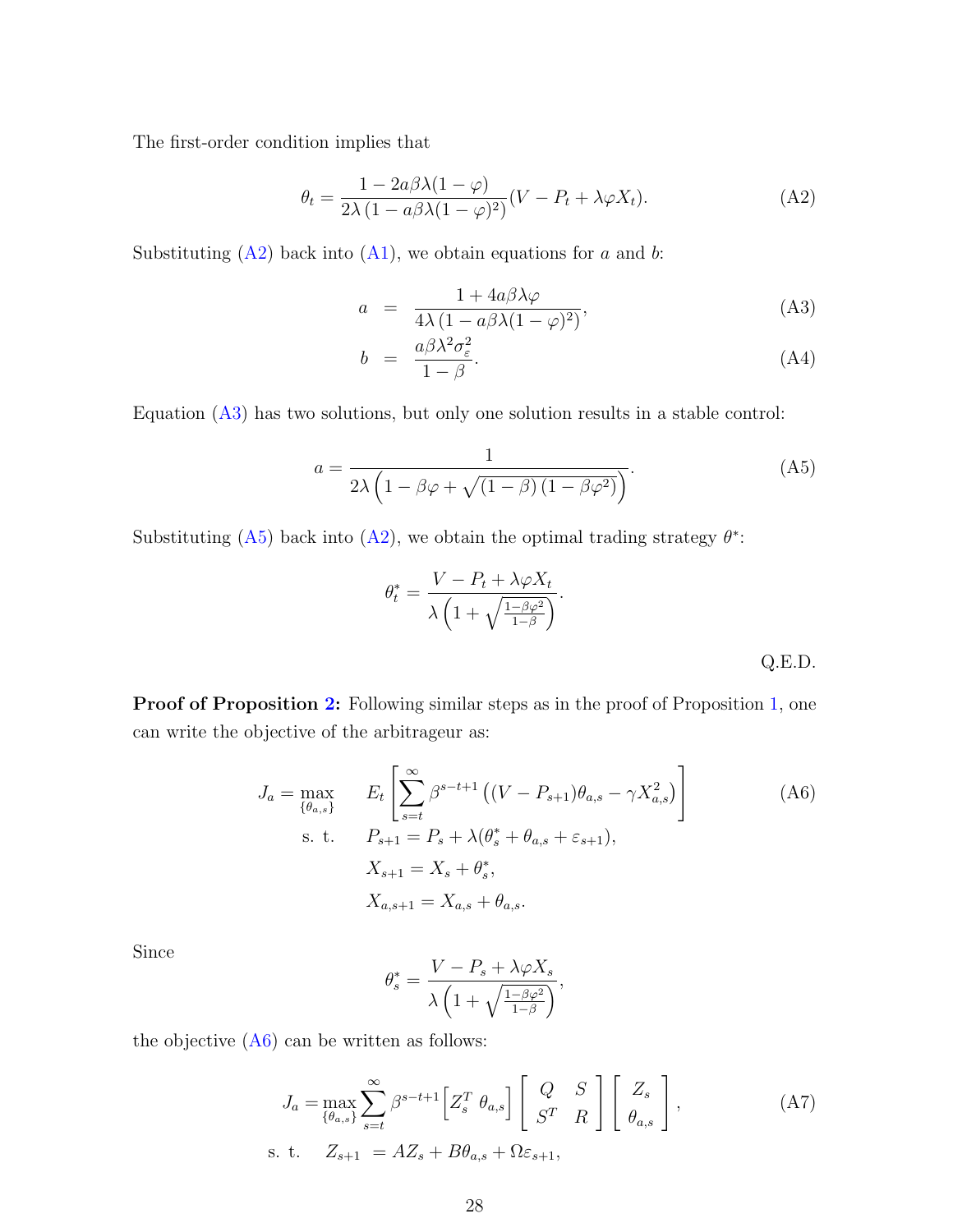where  $Z_s = (V - P_s, \theta_s^*, X_{a,s})^T$ ,  $B = (-\lambda, -\lambda, 1)^T$ ,  $\Omega = (-\lambda, -\lambda, 0)^T$ ,  $R = -\lambda$ ,  $S =$ 1  $\frac{1}{2}(1, -\alpha, 0)^T$ , and

$$
A = \begin{pmatrix} 1 & -\alpha & 0 \\ 0 & 1 - \alpha(1 - \varphi) & 0 \\ 0 & 0 & 1 \end{pmatrix}, \quad Q = \begin{pmatrix} 0 & 0 & 0 \\ 0 & 0 & 0 \\ 0 & 0 & -\gamma h \end{pmatrix}, \quad \alpha = \frac{1}{1 + \sqrt{\frac{1 - \beta \varphi^2}{1 - \beta}}}.
$$

Since all eigenvalues of matrix  $\beta^{\frac{1}{2}}A$  lie inside the unit circle, a standard result in linear quadratic control (see [Anderson, Hansen, McGrattan, and Sargent](#page-26-11) [\(1995\)](#page-26-11)) is that the optimal strategy  $\theta_{a,s}$  is given by

$$
\theta_{a,s}^* = FZ_t,
$$

where

$$
F = -\left(R + \beta B^T P B\right)^{-1} \left(\beta B^T P A + S^T\right),
$$

and  $P$  is a unique stabilizing solution of the algebraic Riccati equation:

$$
P = \beta A^T P A - (\beta A^T P B + S) (R + \beta B^T P B)^{-1} (\beta B^T P A + S^T) + Q.
$$
 (A8)  
Q.E.D.

Proof of Proposition [3:](#page-19-3) Following similar steps as in the proof of Proposition [1,](#page-9-1) one can write the objective of the manager as

<span id="page-30-0"></span>
$$
\max_{\{\theta_{m,s}\}} \psi_{\pi} E_t \left[ \sum_{s=t+1}^{\infty} \beta^{s-t} \left( (V - P_{s+1}) \theta_{m,s} + \lambda \varphi X_s (\theta_{m,s} + \theta_{a,s}^*) \right) \right]
$$
\ns. t.  $P_{s+1} = P_s + \lambda (\theta_{m,s} + \theta_{a,s}^* + \varepsilon_{s+1}),$   
\n
$$
X_{m,s+1} = X_{m,s} + \theta_{m,s},
$$
  
\n
$$
X_{a,s+1} = X_{a,s} + \theta_{a,s}^*.
$$
\n(A9)

and the objective of the arbitrageur as

<span id="page-30-1"></span>
$$
J_a = \max_{\{\theta_{a,s}\}} \qquad E_t \left[ \sum_{s=t}^{\infty} \beta^{s-t+1} \left( (V - P_{s+1}) \theta_{a,s} - \gamma X_{a,s}^2 \right) \right]
$$
\n
$$
\text{s. t.} \qquad P_{s+1} = P_s + \lambda (\theta_{m,s}^* + \theta_{a,s} + \varepsilon_{s+1}),
$$
\n
$$
X_{m,s+1} = X_{m,s} + \theta_{m,s}^*,
$$
\n
$$
X_{a,s+1} = X_{a,s} + \theta_{a,s}.
$$
\n
$$
(A10)
$$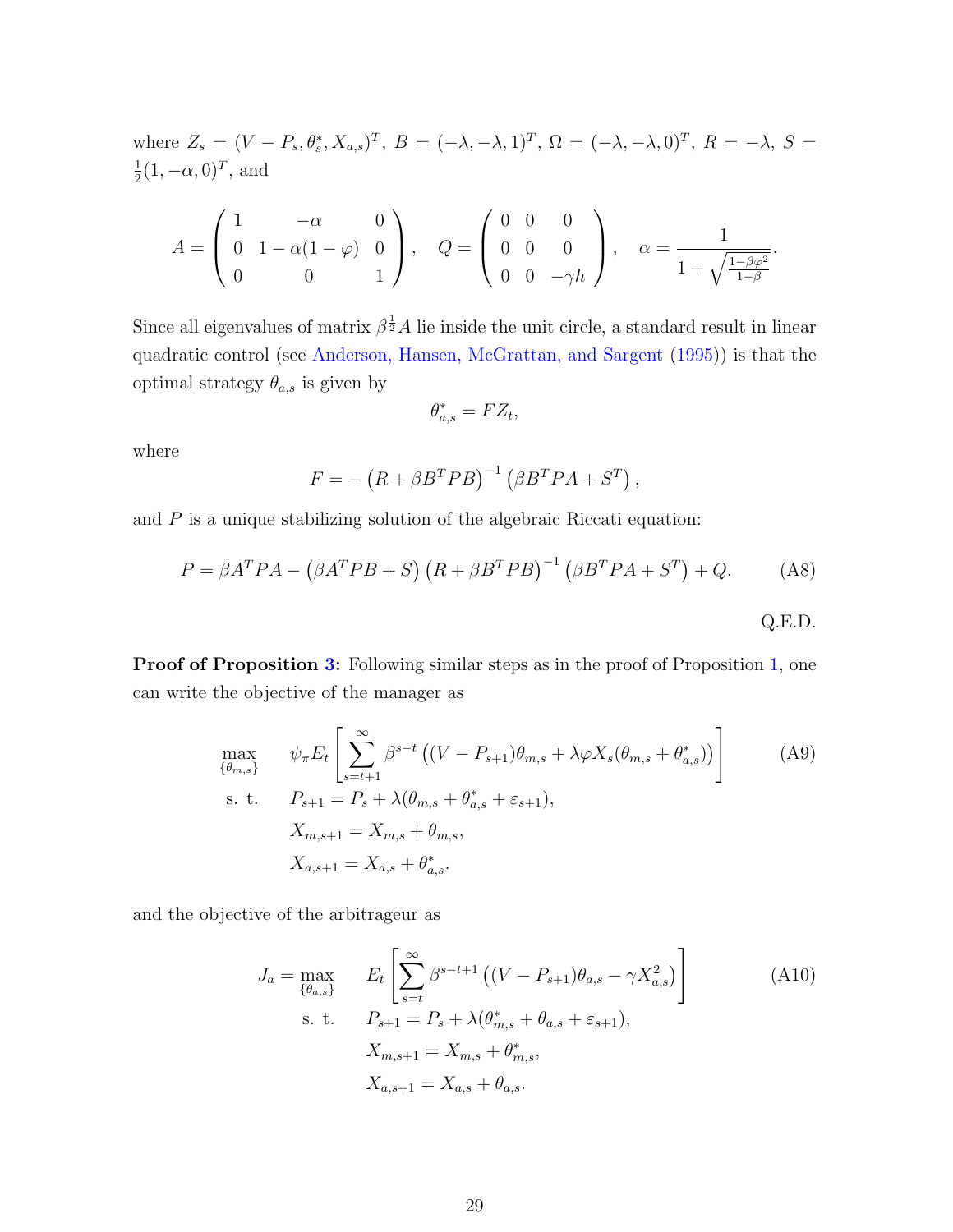If  $\theta_{a,t}^* = F_2 Z_t$ , where  $F_2 = (f_{21}, f_{22}, f_{23})$ , then objective [\(A9\)](#page-30-0) can be written as

$$
\max_{\{\theta_{m,s}\}} \psi_{\pi} \sum_{s=t}^{\infty} \beta^{s-t+1} \Big[ Z_s^T \ \theta_{m,s} \Big] \left[ \begin{array}{cc} Q_1 & S_1 \\ S_1^T & R \end{array} \right] \left[ \begin{array}{c} Z_s \\ \theta_{m,s} \end{array} \right],\tag{A11}
$$
\n
$$
\text{s. to} \quad Z_{s+1} = A_1 Z_s + B_1 \theta_{1,s} + \Omega \varepsilon_{s+1},
$$

where  $\beta = 1 - \delta$ ,  $A_1 = I + B_2 F_2$ ,  $B_1 = (-\lambda, 1, 0)^T$ ,  $B_2 = (-\lambda, 0, 1)^T$ ,  $\Omega = (-\lambda, 0, 0)^T$ ,  $S_1 = \frac{1}{2}$  $\frac{1}{2}[(1, \lambda\varphi_1, 0) - \lambda F_2]^T$ ,  $R = -\lambda$ , and

$$
Q_1 = \lambda \varphi_1 \left( \begin{array}{ccc} 0 & f_{21}/2 & 0 \\ f_{21}/2 & f_{22} & f_{23}/2 \\ 0 & f_{23}/2 & 0 \end{array} \right).
$$

Similarly, if  $\theta_{m,t}^* = F_1 Z_t$ , where  $F_2 = (f_{11}, f_{12}, f_{13})$ , then objective [\(A10\)](#page-30-1) can be written as

$$
\max_{\{\theta_{a,s}\}} \sum_{s=t}^{\infty} \beta^{s-t+1} \left[ Z_s^T \ \theta_{a,s} \right] \left[ \begin{array}{cc} Q_2 & S_2 \\ S_2^T & R \end{array} \right] \left[ \begin{array}{c} Z_s \\ \theta_{a,s} \end{array} \right],\tag{A12}
$$
\n
$$
\text{s. to} \quad Z_s = A_2 Z_{s-1} + B_2 \theta_{1,s} + \Omega \varepsilon_s,
$$

where  $A_2 = I + B_1 F_1, S_2 = \frac{1}{2}$  $\frac{1}{2}[(1,0,\lambda\varphi_2)-\lambda F_1]^T$ , and

$$
Q_2 = \left(\begin{array}{ccc} 0 & 0 & 0 \\ 0 & 0 & 0 \\ 0 & 0 & 0 - \gamma h \end{array}\right).
$$

Suppose a linear, closed loop Nash equilibrium exists, with  $F_1$  and  $F_2$  being equilibrium strategies of the manager and the arbitrageur. Then,

<span id="page-31-0"></span>
$$
F_1 = -\left(R + \beta B_1^T P_1 B_1\right)^{-1} \left(\beta B_1^T P_1 A_1 + S_1^T\right),\tag{A13}
$$

where  $P_1$  solves Riccati equation

$$
P_1 = \beta A_1^T P_1 A_1 - \left(\beta A_1^T P_1 B_1 + S_1\right) \left(R + \beta B_1^T P_1 B_1\right)^{-1} \left(\beta B_1^T P_1 A_1 + S_1^T\right) + Q_1, \tag{A14}
$$

and

$$
F_2 = -\left(R + \beta B_2^T P_2 B_2\right)^{-1} \left(\beta B_2^T P_2 A_2 + S_2^T\right),\tag{A15}
$$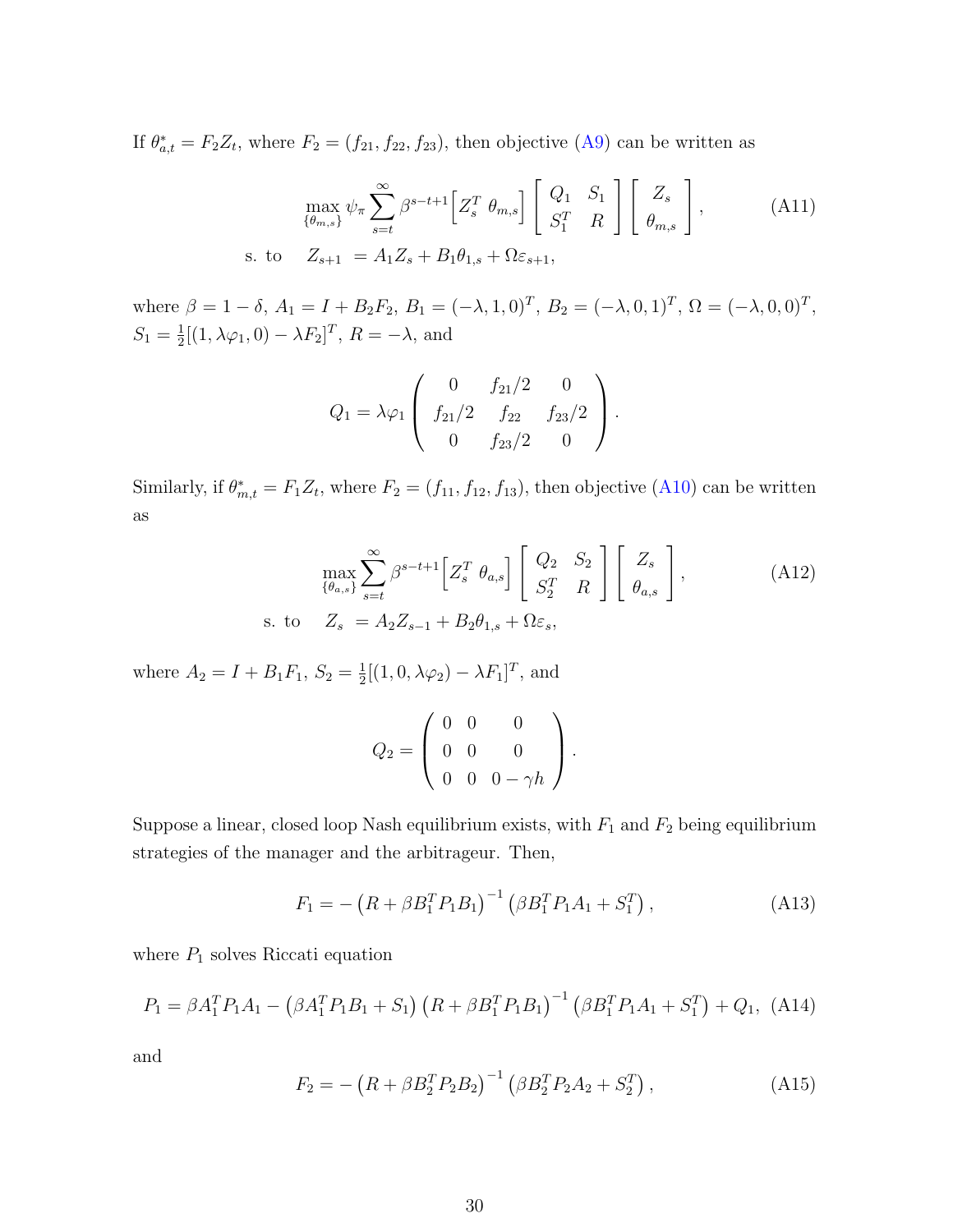where  $P_2$  solves Riccati equation

<span id="page-32-0"></span>
$$
P_2 = \beta A_2^T P_2 A_2 - (\beta A_2^T P_2 B_2 + S_2) (R + \beta B_2^T P_2 B_2)^{-1} (\beta B_2^T P_2 A_2 + S_2^T) + Q_2.
$$
 (A16)

Alternatively, any solution to [\(A13\)](#page-31-0)-[\(A16\)](#page-32-0) constitutes a closed-loop equilibrium.

Q.E.D.

**Proof of Proposition [4:](#page-24-0)** Suppose there exists a pure strategy equilibrium where the arbitrageur enters. For ease notation, denote this period by 0. By assumption, the arbitrageur arrives after the steady state described in Section [2](#page-9-0) is reached. At this point,

$$
\varphi X_0 = -(V - P_0),\tag{A17}
$$

and if the arbitrageur does not enter the manager's continuation utility is zero.

Denote the equilibrium strategy of the arbitrageur by  $\theta_0^a, \theta_1^a, \theta_2^a \dots$  and that of the manager by  $\theta_1^m, \theta_2^m, \ldots$ . Because the manager does not know when the arbitrageur arrives to the market he becomes aware of the arbitrageur and reacts to her actions only after she enters.

To prove the proposition it is enough to show that it is always in the interest of the manager to ensure that the arbitrageur's fund is liquidated in period 2 following her entrance. Indeed, if the fund is going to be liquidated at time 2 then the only case when the arbitrageur avoids the liquidation if the arbitrage closes at time 2. Hence, the expected utility of the arbitrageur is

$$
\delta h(V - P_0 - \lambda \theta_0^a) \theta_0^a - \gamma h(\theta_0^a)^2 - (1 - \delta h)\chi,\tag{A18}
$$

which is less than zero by the assumption of the proposition. Therefore, the arbitrageur does not enter the market.

Without loss of generality, one can assume that both  $\theta_0^a < 0$  and  $\theta_1^a \leq 0$ . If  $\theta_0^a > 0$ , then the arbitrageur acquires the asset at the price above its fundamental level, and therefore trades at a loss. If  $\theta_1^a > 0$ , then even in the absence of the manager's response, the marked-to-market value of the arbitrageur's position at time 2 is negative, and therefore the fund is liquidated.

If  $\theta_1^a < 0$ , to ensure liquidation, the manager has to buy  $\theta_1^m = -\theta_1^a + \varepsilon$ , where  $\varepsilon > 0$ is an arbitrary small number. In what follows, I assume that  $\theta_1^m = -\theta_1^a$ . If the arbitrage closes at time 2, then the manager's actions have no effect on his profit. Therefore, consider the manager's utility conditional on the arbitrage not closing at time 2.

Suppose the manager plays  $\theta_1^m = -\theta_1^a$  and  $\theta_2^m = -\theta_1^m = \theta_1^a$ . Then, in period 3, with probability  $\delta h$  the arbitrage closes. In this case, the trade submitted at time 2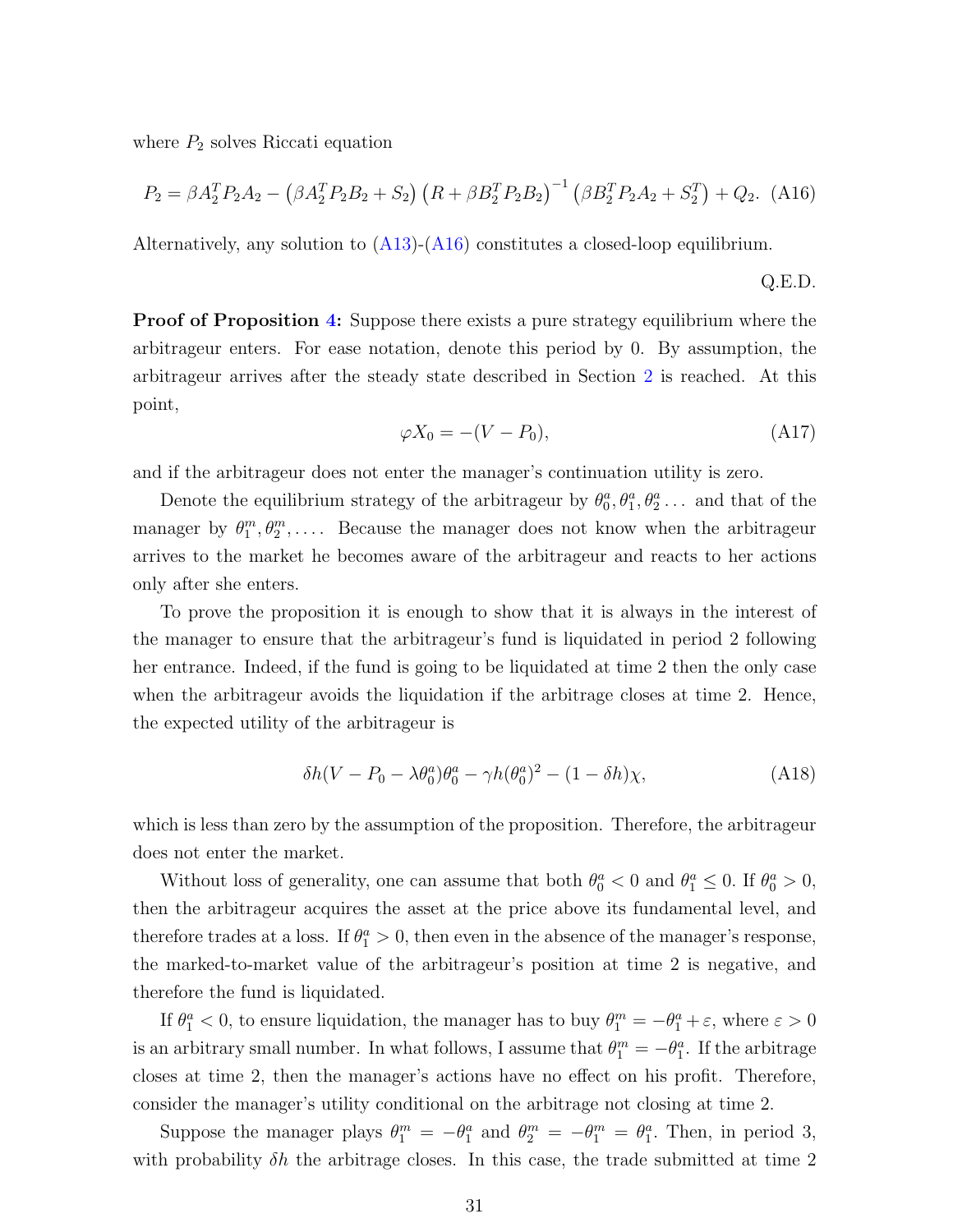is executed at the fair price  $V$  so the only trade that has a nontrivial impact on the manager's profit is his trade at time 1. In this trade, the manager buys  $-\theta_1^a$  units of the risky asset at the price  $P_0 + \lambda(\theta_0^a + \theta_1^a + \theta_1^m) = P_0 + \lambda\theta_0^a$ . Thus, the profit from this trade is

$$
(V - P_0 - \lambda \theta_0^a) \theta_1^m. \tag{A19}
$$

If the arbitrage does not close at time 3, which happens with probability  $1-\delta h$ , then the manager sells his position at time 3 at the price  $P_0 + \lambda(\theta_0^a + \theta_1^a + \theta_1^m + \theta_2^m - (\theta_0^a + \theta_1^a)) = P_0$ (because the arbitrageur's fund is liquidated). Hence, the manager's profit from the trade is

$$
(P_0 - P_0 - \lambda \theta_0^a) \theta_1^m = \lambda \theta_0^a \theta_1^a.
$$
 (A20)

Therefore, the total expected profit from the trade is

$$
\psi_{\pi} \left( \delta h (V - P_0 - \lambda \theta_0^a) \theta_1^m + (1 - \delta h) \lambda \theta_0^a \theta_1^a \right). \tag{A21}
$$

To compute the total impact of the trade on the manager's utility one also needs to consider its contribution to the interim profit. The gain from buying extra  $\theta_1^m$  units is

$$
\psi_w ph X_0 \lambda \theta_1^m. \tag{A22}
$$

Since

$$
\psi_w ph X_0 \lambda = -\psi_\pi \delta h (V - P_0) \quad \Leftrightarrow \quad \varphi X_0 = -(V - P_0) \tag{A23}
$$

the total effect of the manager's trade on his utility is

$$
\psi_{\pi} \lambda \theta_0^a \theta_1^a \ge 0. \tag{A24}
$$

Thus, if the arbitrage does not close at time 2, the manager can always ensure his continuation utility to be nonnegative if he forces fund liquidation at time 2. Hence, in any equilibrium, conditional on the arbitrage not closing at time 2, the arbitrageur's total expected profits from trade should be nonpositive (since any profits to the arbitrageur results in a loss of utility for the manager).

This, in turn, implies that the expected trading profit of the arbitrageur at period 3, and all subsequent periods should be nonpositive as well. Otherwise, the arbitrageur, following periods of positive expected profits, will be tempted to deviate, facing a prospect of negative expected profits. But the only way for the arbitrageur to have nonpositive expected profits in period 3 is if she liquidates her short position in the asset. This leads to a negative marked-to-market profit and triggers the fund liquidation. Thus, the arbitrageur is better off not entering the market.